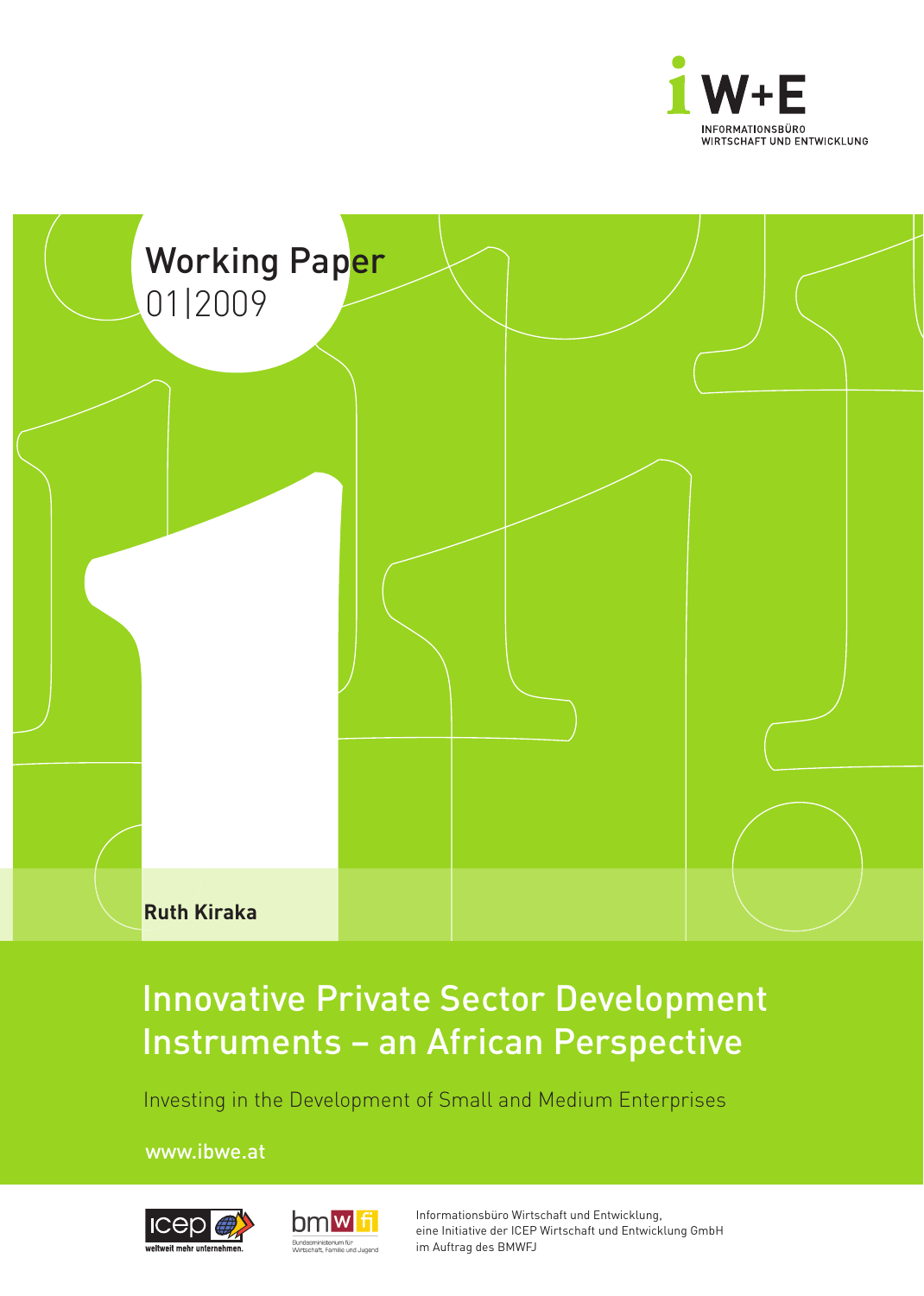**Ruth Kiraka** Ph.D. ist Vorstand des Institute of Continuing Education an der Strathmore University in Nairobi (Kenia) und seit 2008 Direktorin des Strathmore Enterprise Development Centre. Ihr Forschungsschwerpunkt ist Betriebswirtschaftslehre der Klein- und Mittelbetriebe. Kiraka lehrt strategisches Management, Betriebswirtschaftslehre und Forschungsmethodologie. Davor war sie als Programmleiterin und Management-Konsulentin in der Entwicklungszusammenarbeit tätig.

Kiraka promovierte in International Development and Management an der Victoria University of Technology in Melbourne (Australien). Zuvor hatte sie in den Niederlanden ihr Masterstudium in Management of Agricultural Knowledge Systems abgeschlossen.

### **Impressum**

Informationsbüro Wirtschaft und Entwicklung | Working Paper 01|2009

Ruth Kiraka Innovative Private Sector Development Instruments – an African Perspective

## **Informationsbüro Wirtschaft und Entwicklung**

ein Service der ICEP Wirtschaft und Entwicklung GmbH im Auftrag des BMWFJ Möllwaldplatz 5, 1040 Wien info@ibwe.at | www.ibwe.at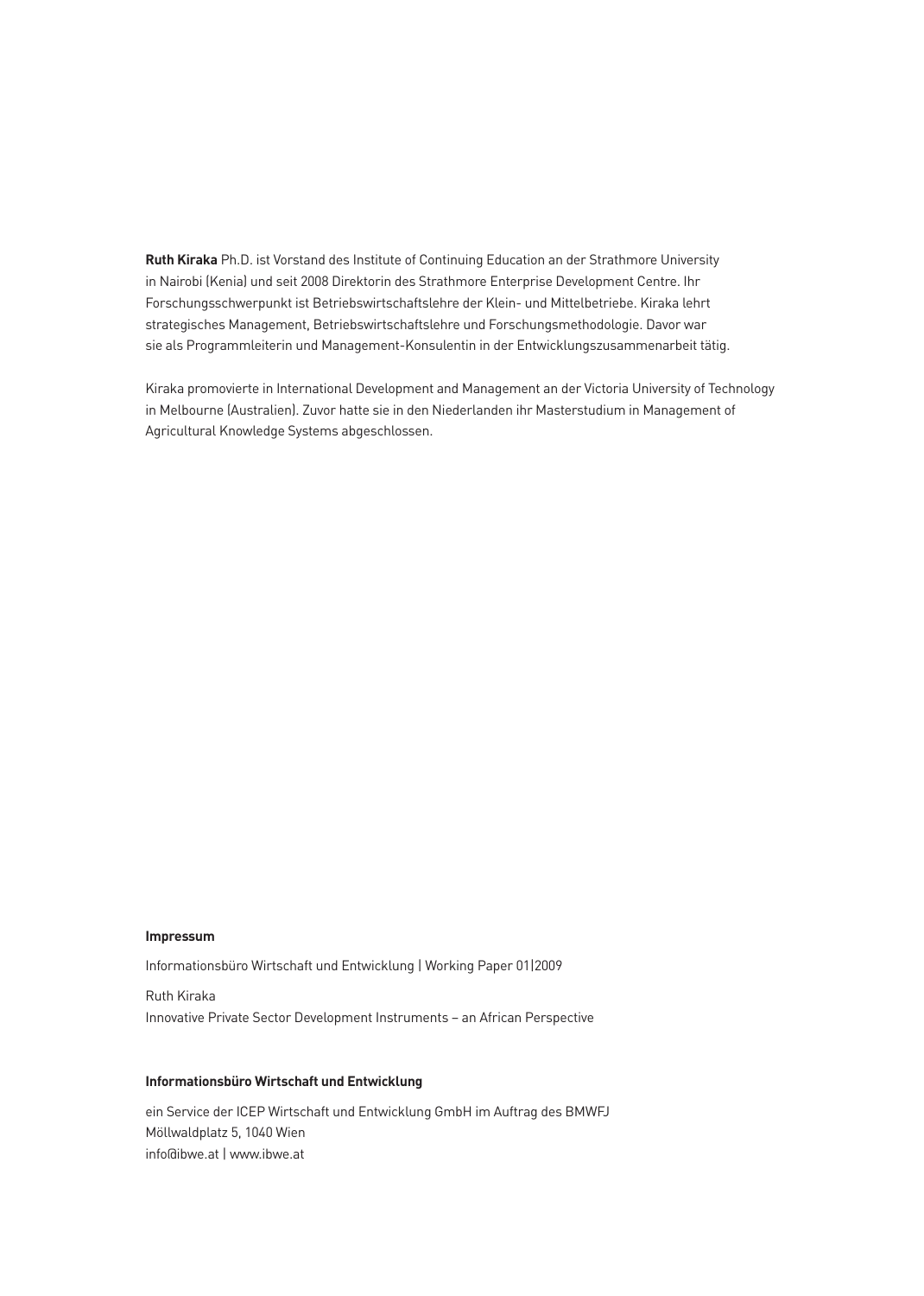# Working Paper 01|2009

**Ruth Kiraka**

# Innovative Private Sector Development Instruments – an African Perspective

Investing in the Development of Small and Medium Enterprises

www.ibwe.at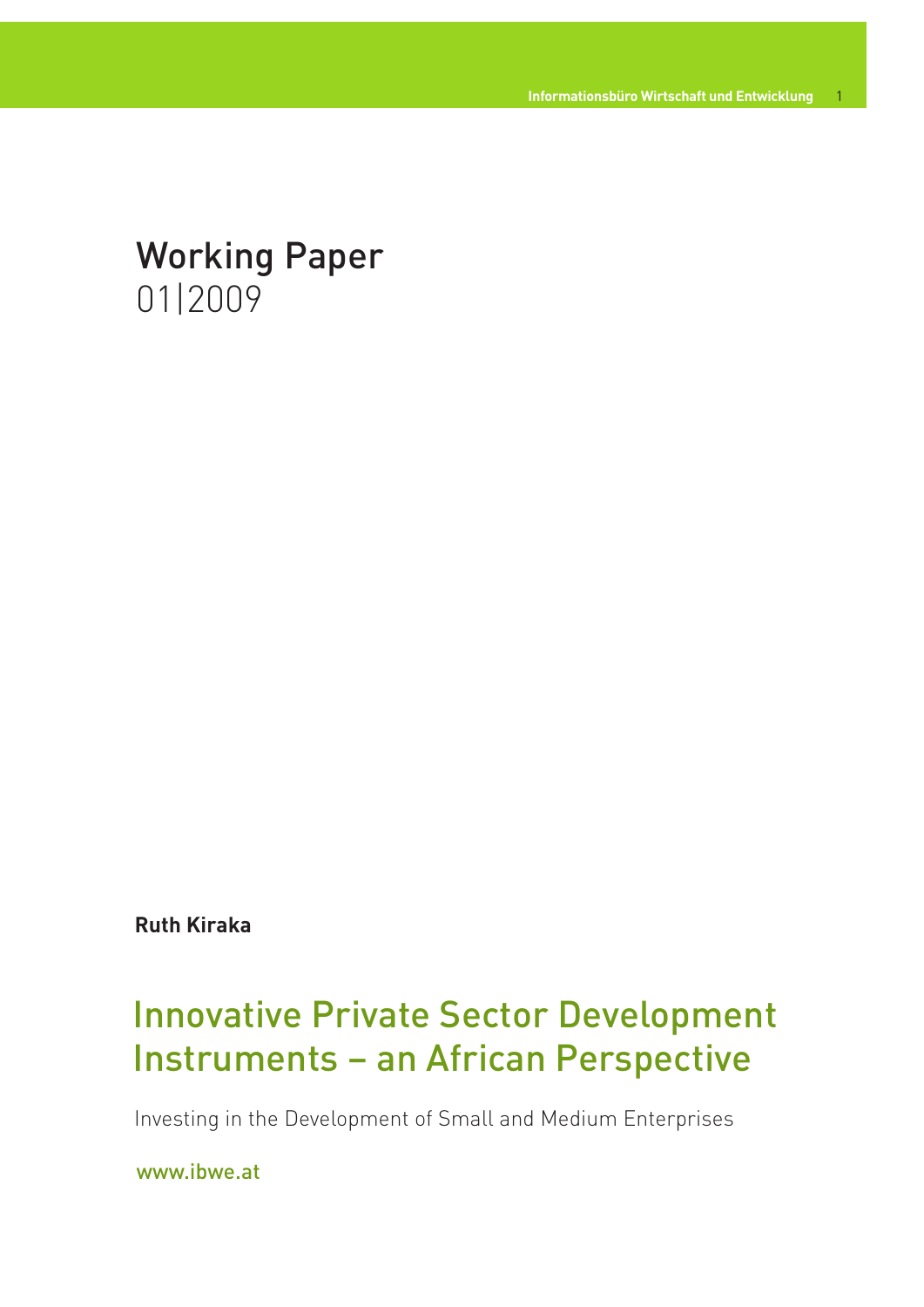## Content

| Abstract                                                                | $\overline{2}$ |
|-------------------------------------------------------------------------|----------------|
| 1. Introduction                                                         | 4              |
| 2. SME and Development                                                  | 5              |
| 2.1. Importance of the SME Sector                                       | 5              |
| 2.2. Constraints facing SME                                             | 5              |
| 2.3. Interventions to Promote SME Development                           | 7              |
| 3. The Case for Investing in the SME Sector: A Systematic Approach      | 9              |
| 4. Approaches to Investment in SME Innovations and Development          | 11             |
| 4.1. Technology Collaboration and Commercialization                     | 11             |
| 4.2. Business Incubation                                                | 13             |
| 4.3. Industry Clusters                                                  | 14             |
| 4.4. Building Indigenous Technology Capability                          | 16             |
| 4.5. Funding for Research-Performing SME                                | 17             |
| 4.6. SME Support Centres                                                | 19             |
| 5. Lessons Learnt: Key Success Factors for Investing in SME Innovations | 21             |
| 6. Conclusion: Outcomes of Investing in SME Innovations                 | 23             |
| References                                                              | 24             |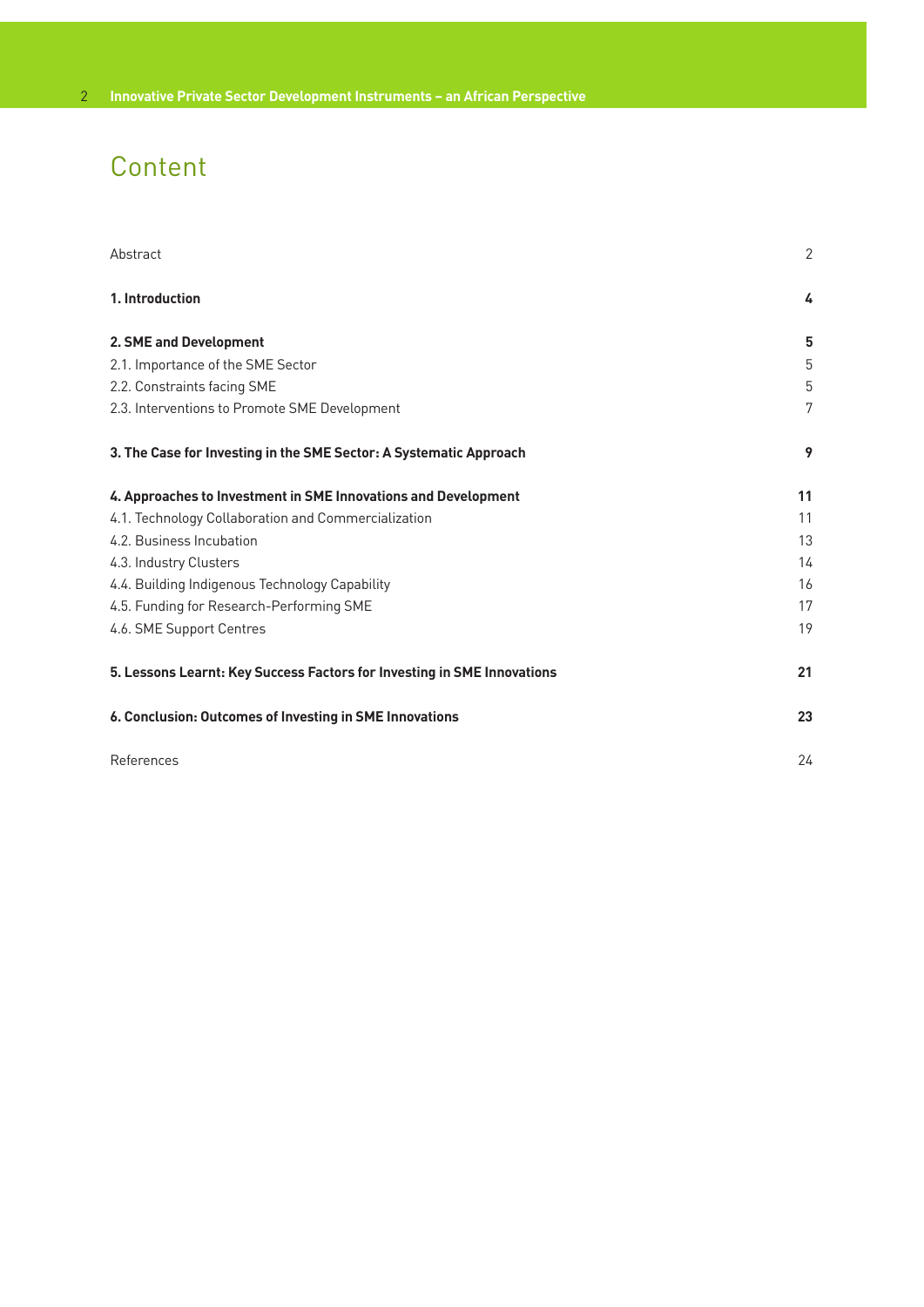## Abstract

Small and medium enterprises (SME) are viewed as a key driver of economic and social development in the African context. They represent a large number of businesses, generate a relative large proportion of employment and are widely considered to be vital for a country's competitiveness. To be competitive, they need one key ingredient: innovation. However, they are often unable to develop appropriate and innovative products due to a general lack of financial strength as well as technical and managerial skills. A part from that, they operate in an environment with multiple challenges: On the macro level, these include bureaucratic legal and regulatory frameworks, poor physical infrastructure, and a multiplicity of taxes. On the meso level, the challenges include inadequate support in terms of business training and skills, the unavailability of information on markets, suppliers and partners, a limited access to finance as well as weak, fragmented and uncoordinated institutions supportive of SME.

Nevertheless, opportunities for investing in SME development are given, they include the commercialisation of SME innovations, the provision of resources to SME so that they are able to conduct research and market testing, business incubation, the funding of indigenous knowledge development and transfer, the development or rejuvenation of industry clusters, and the establishment of SME support centres

These initiatives can enhance SME competitiveness, create more opportunities for employment and economic development and address a number of the challenges listed above.

*Klein- und Mittelbetriebe (KMU) sind ein entscheidender Motor für die wirtschaftliche und soziale Entwicklung im Afrikas. Sie stellen einen großen Anteil der Unternehmen, generieren verhältnismäßig viele Arbeitsplätze und leisten gemeinhin einen wesentlichen Beitrag zur Wettbewerbsfähigkeit eines Landes. Um selbst wettbewerbsfähig zu sein, brauchen KMU vor allem eines: Innovation. Aufgrund eines Mangel an Kapital sowie des Fehlens technischer und unternehmerischer Fähigkeiten sind sie aber oft nicht in der Lage, nachgefragte und innovative Produkte zu entwickeln. Abgesehen davon ist ihr Unternehmensumfeld von vielen Herausforderungen gekennzeichnet: Auf der Makro-Ebene sind das vor allem bürokratisierte rechtliche und behördliche Rahmenbedingungen, eine mangelhafte Infrastruktur und eine unübersichtliche Vielzahl von Steuerbelastungen. Auf der Meso-Ebene werden KMU unzureichend von schwachen und unkoordinierten Institutionen unterstützt. Business Trainings sowie Informationen über Märkte, Lieferanten und Partner sind kaum verfügbar und Kapital ist oft nicht zugänglich.* 

*Nichtsdestotrotz gibt es Möglichkeiten, in die Entwicklung von KMU zu investieren: Zu nennen ist beispielsweise die Kommerzialisierung von KMU-Innovationen. Eine weitere Möglichkeit ist, KMU die notwendigen Ressourcen zur Verfügung zu stellen, damit diese Research und Marktforschung betreiben können. Andere Investitionsfelder sind: Business Incubation, die Finanzierung von lokalem Know-how, die (Weiter-)Entwicklung von Clustern sowie die Etablierung von KMU-Betreuungszentren.* 

*Alle diese Initiativen können die Wettbewerbsfähigkeit von KMU erhöhen. Sie können mehr Beschäftigung schaffen, wirtschaftliche Entwicklung initiieren und eine Reihe der oben genannten Herausforderungen adressieren.*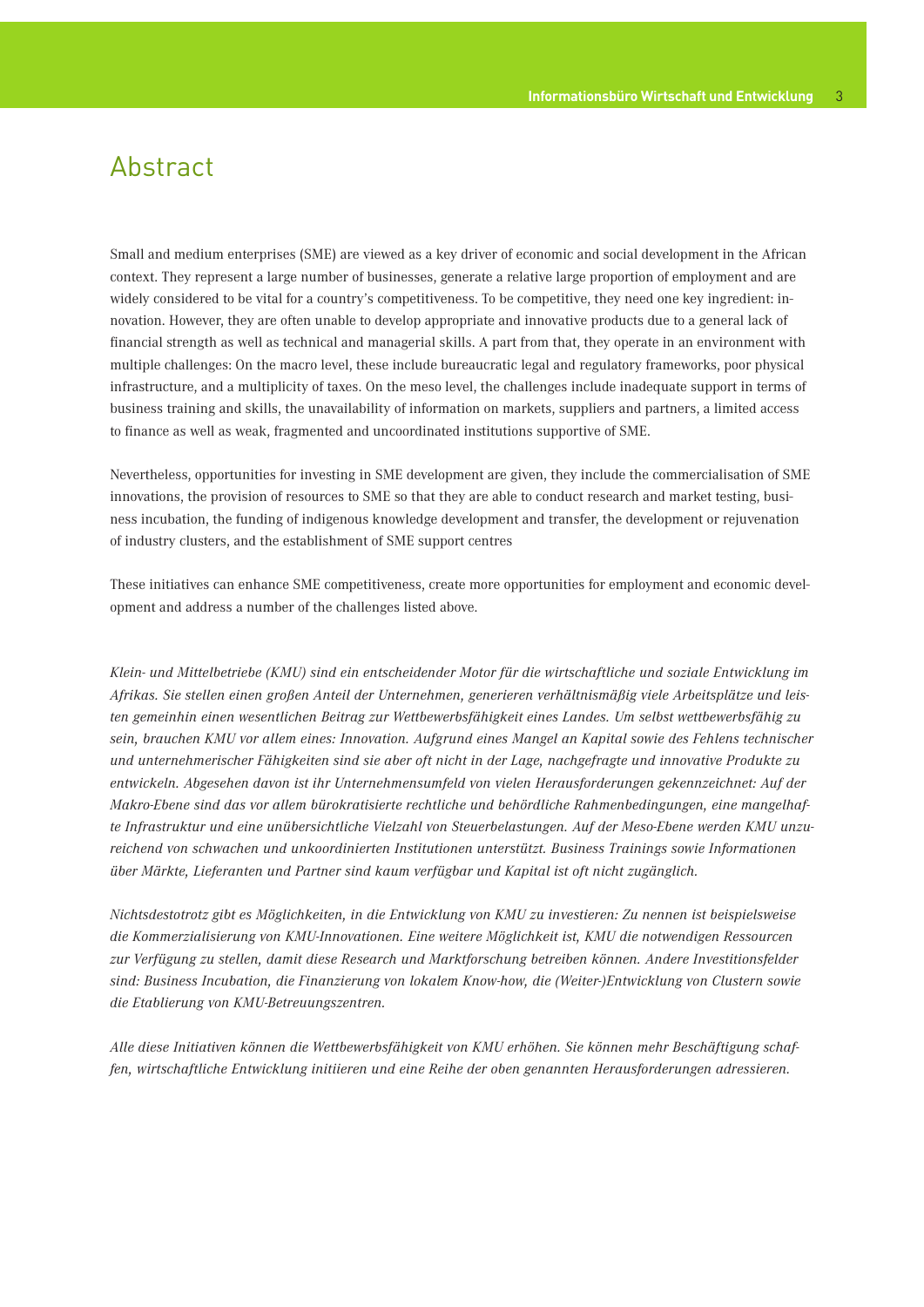## 1. Introduction

It is widely accepted that market orientation has a positive effect on the performance of companies, both on large ones and on SME (Pelham 2000). Increased competition, continuous technological breakthroughs and rapidly changing customer requirements are manifest in today's business world (Shiu & Walker 2007). According to Lin and Chen (2007) innovation is a dominant factor for a company's competitiveness within this environment. It fuels organisational growth, drives future success and is the engine that allows businesses to sustain their viability in a global economy. Innovative companies are able to create and commercialize a stream of new products and processes, which extends technological frontiers – and keeps these companies two steps ahead of their rivals. Every organization therefore needs one core competence: innovation.

Consequently, the pressures on all business enterprises to continuously innovate, so as to enable themselves to develop and launch new products and services, are greater than ever. The successful development and launch of new products and services is fundamentally important to the survival and success of business enterprises, irrespective of their size (Wynarczyk 1997).

SME are viewed to be fertile ground with regard to innovation. Their advantages lay in their flexibility and in less rigid organisational structures, which on average promotes a higher speed of response. Due to their innovative capacities SME generally contribute to the creation of economic and social value (Crawford, 2003; Lin & Chen 2007). However, their readiness and capacity to develop innovative products and services can be impeded by a common lack of financial strength as well as technical and managerial skills (Gray 2006; Shiu & Walker 2007).

Therefore, interventions – aimed at addressing these common lacks – need to be considered in form of technological, financial as well as managerial support.

This paper contributes to the discussion on investments in SME by examining the challenges that SME face and outlining some of the interventions that have been implemented to address these challenges. It then discusses various specific approaches of investments in SME innovations in detail – as well as the respective outcomes and benefits.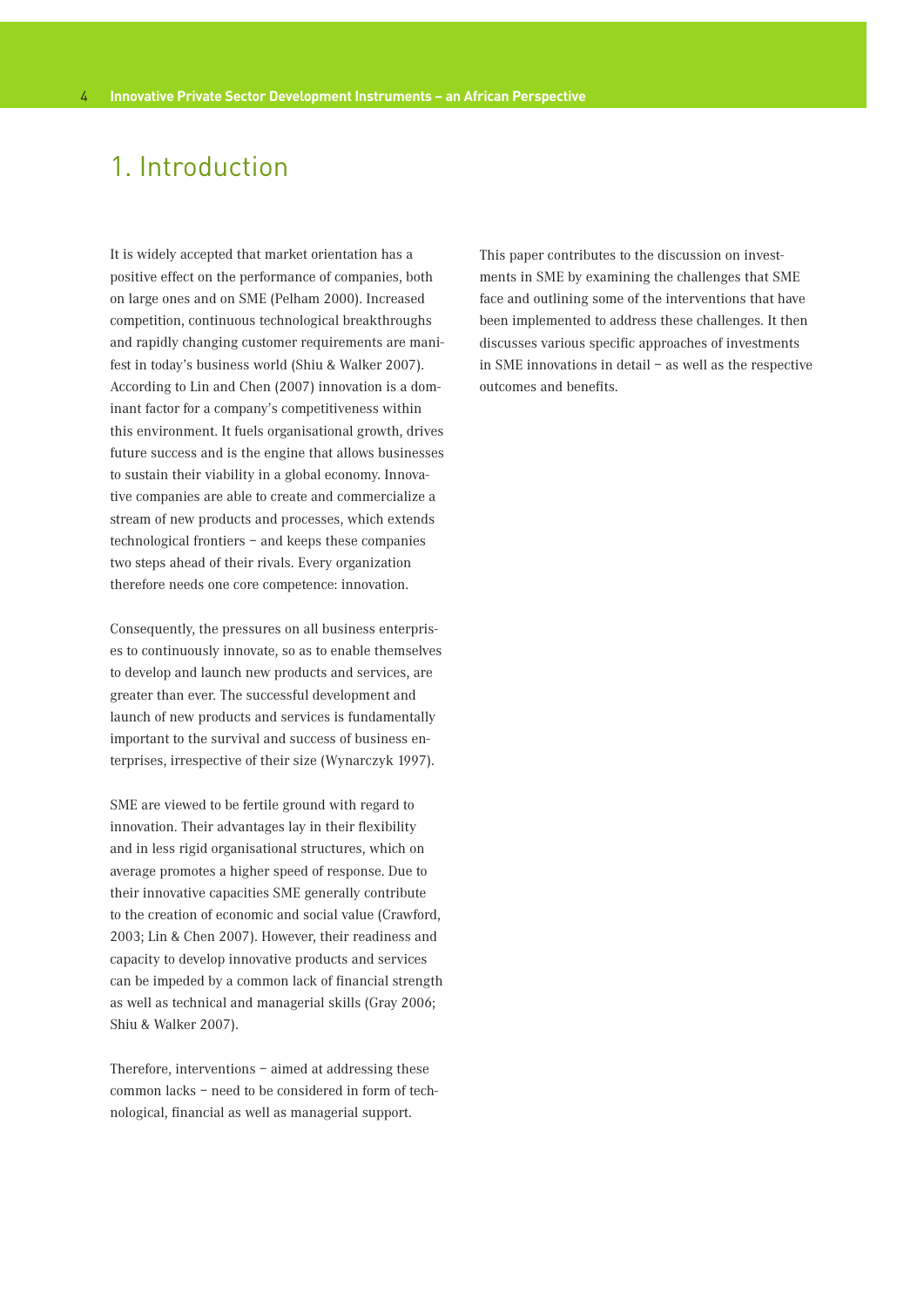## 2. SME and Development

## 2.1. Importance of the SME Sector

Definitions of SME vary across countries. In Sub-Saharan Africa SME are generally defined as enterprises that employ between ten and 100 employees and have an annual turnover of between KES 5 million (USD 65,000) and KES 100 million (USD 1,300,000) (Elumba, 2008).

The critical social and economic importance of SME is undeniable. Throughout the world they are considered to be the backbone of healthy economies. Their growth is a fundamental component of economic development. In many countries, they account for more than 40 percent of all businesses. In developing and transition economies, they generally serve as an important engine for job creation and strongly contribute to the national Gross Domestic Products GDP, as figures 1 and 2 show below.

SME are a source of employment, competition, economic dynamism and innovation; they stimulate the entrepreneurial spirit and the diffusion of skills. Due to their widespread geographical presence SME also contribute to a more just distribution of income (OSCE, 2006).

## 2.2. Constraints facing SME

In order to (re-)establish a SME sector it is important to convince entrepreneurs to leave the informal economy. But if burdens outweigh potential gains, businesses will have little incentive to do so. Needless to say, an unfavourable environment with high taxes, corruption and an oppressive bureaucracy compromises the prospects of success in this respect (OSCE 2006).

Several challenges undermine the ability of the SME sector to develop, grow and contribute to the national economy, especially in Sub-Saharan Africa.

On the macro level, SME face the following challenges:

- **Bureaucratic legal and regulatory frameworks**
- Poor physical infrastructure
- A multiplicity of taxes (Aikaeli 2007)
- Corruption on the governmental side (Amakom 2006).

On the meso level, the challenges include:

- The inability to transform resources into goods and services
- $\blacksquare$  Inadequate support in terms of business trainings
- Unavailability of information on markets, suppliers and partners
- Limited access to finance owing to the high costs of administering SME loans and the absence of specific dynamic SME credit windows
- Weak, fragmented and uncoordinated institutions that support SME



### **Figure 1: SME Contribution to Employment Figure 2: SME Contribution to GDP**

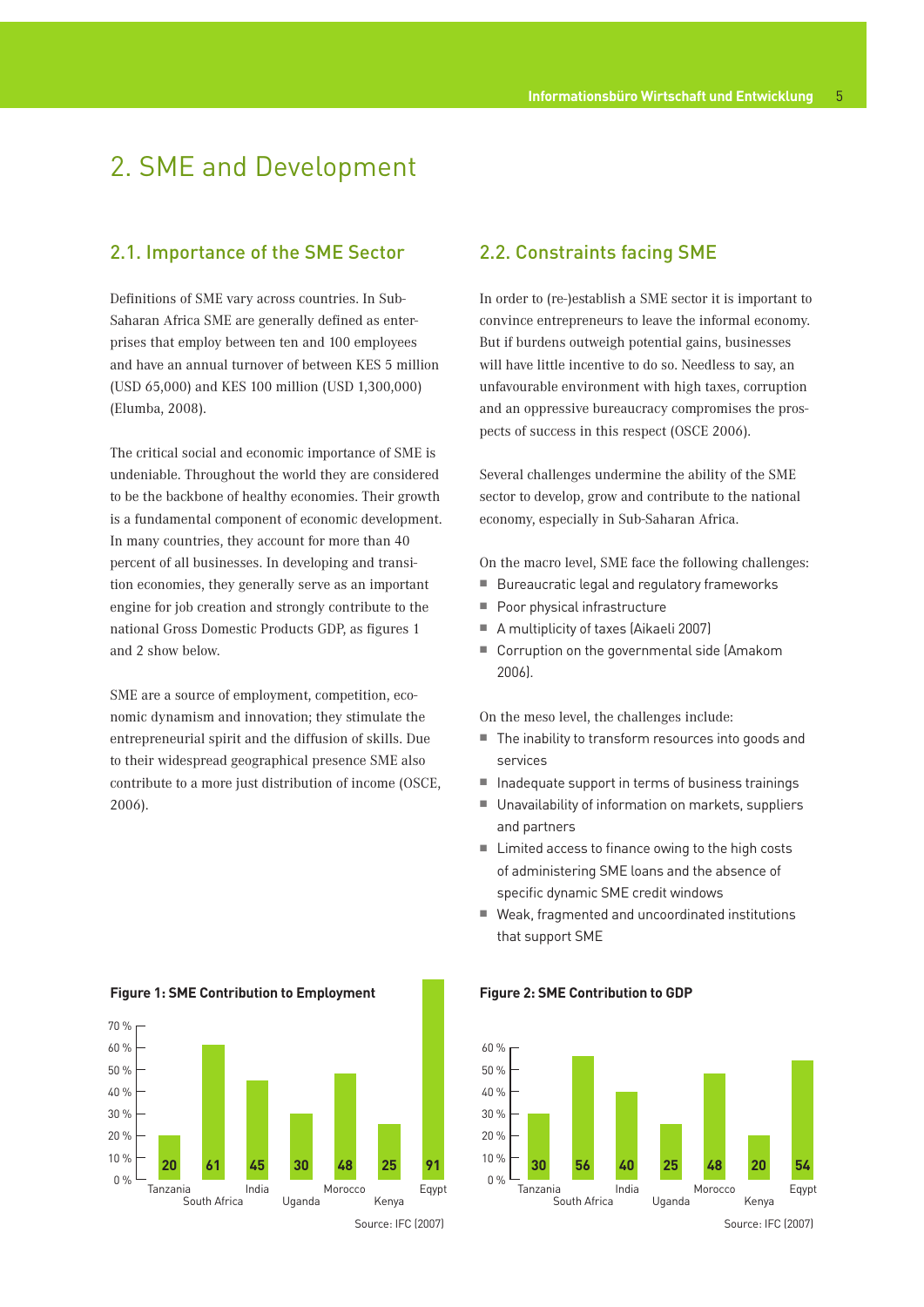- $\blacksquare$  Limited access to markets
- Limited access to support services as they are mainly located in urban areas (Aikaeli 2007)

On the micro level, the challenges include:

- An unwillingness or inability to take up new technology, partly owing to a lack of relevant information, but also due to a averseness to technology
- Low literacy levels among small enterprise owners – this limits their ability to access information and training opportunities
- A lack of motivated attitudes among entrepreneurs to invest in the development of their own enterprises (Olomi 2006)
- Workers negative attitude and behaviour, their unreliability and insufficient skills
- Poor organisational skills and a lack of qualified or experienced managers
- A lack of informal business plans as well as the inability to strategically think about business (Mambula & Sawyer 2004)

In addition to the mentioned challenges, SME are often starved for finance to support innovation – even when they have sound business and expansion plans worthy of investment. Why? They are considered to be risky because their innovative business ideas have not yet been "tried and tested". SME therefore often find themselves in a vicious cycle of:

- $\blacksquare$  Providing what already is in the market.
- $\blacksquare$  Not being able to grow and expand as to realize their full potential due to a lack of funding and business support services to venture into unexplored business ideas (Aikaeli 2007).

This is highly problematic in social and in economic terms: For if the argument presented by Gray (2006), Lin & Chen (2007) and Aikaeli (2007) is true – namely that SME innovation is at the heart of a country's economic competitiveness and economic development –, then the lack of support for SME innovation undermines the very economic and social development governments and development cooperation seek.

Sources of finance and other forms of support are needed not only for existing SME but also for those entrepreneurs who build SME in the near future and develop them into large businesses further down the road. These budding entrepreneurs will succeed, not by replicating the business models of the past, but by innovating new ways, products and services to reach an increasingly demanding market.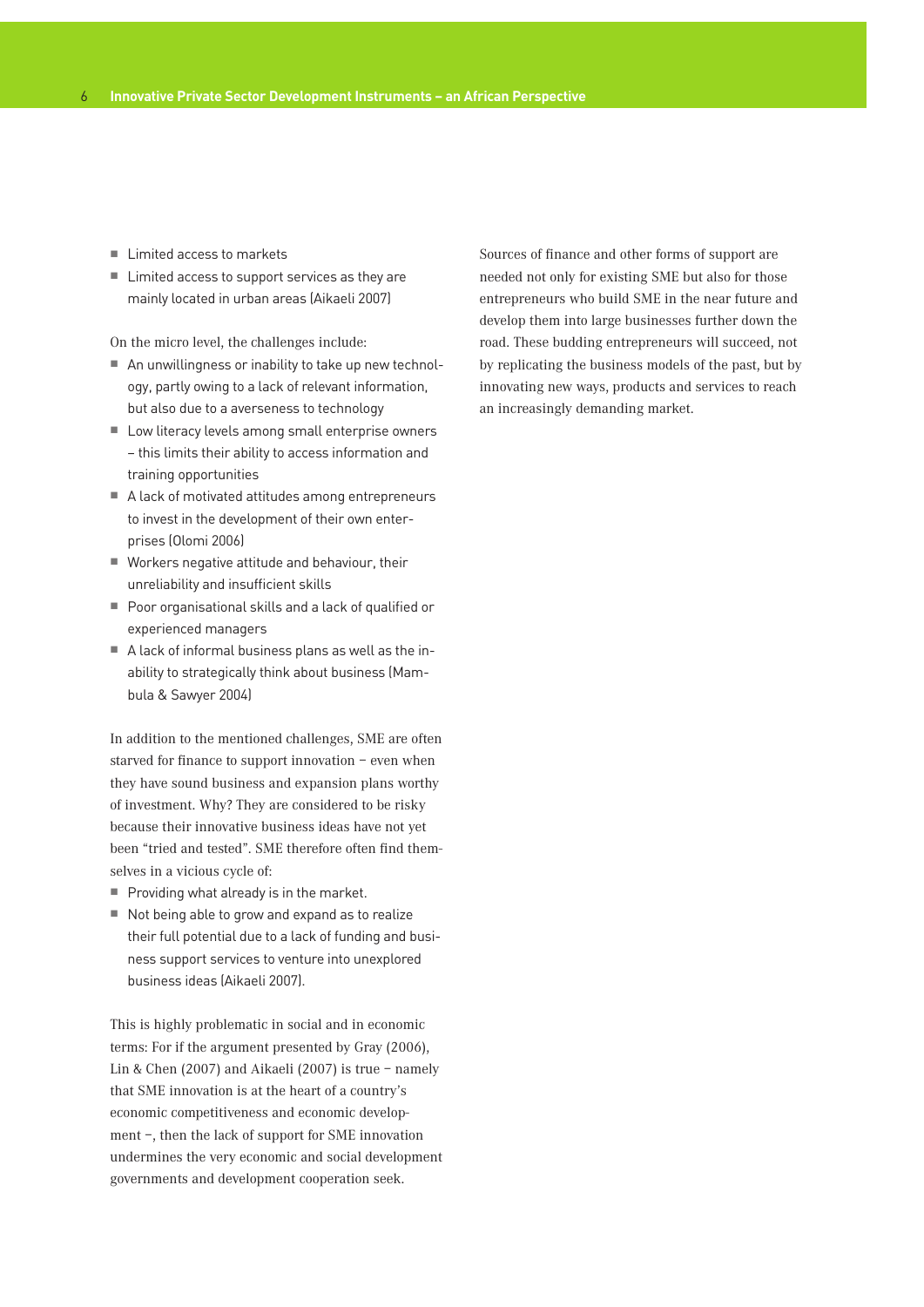## 2.3. Interventions to Promote SME Development

Despite the challenges that SME face economists and development professionals believe that SME assume a critical role to realise the dual objective of economic growth through competitiveness and employment generation and income distribution. Not only do SME dominate the African private sector, the future is geared towards more flexible, modular, and small-scale industries due to their socio-economic and socio-ecological benefits (Elumba 2008).

SME centred development is the most suitable for Africa because:

- They enable a better use of existing local capacity thereby establishing the basis for sustained long-run growth and the opportunity to expand that capacity in the future – we need to start with what we have.
- They are more labour intensive and, thus, central to job creation and to the contribution of a more equitable distribution of income.
- SME provide an increasing measure of national selfreliance – the future of entrepreneurship in Africa should be in the hands of Africans.
- $\blacksquare$  They are easier to start up as they require lower investment – SME are in the reach of Africa, and would enable them to take full ownership of their development and management.
- Because of their large number in different sectors in Africa there is likelihood to adapt new technologies in response to competitive pressure in domestic and regional (or international) markets.
- $\blacksquare$  They play the role of invisible colleges that impart tacit knowledge through 'On the Job Training Units' for various kind of labour forces for the entire economy.
- They are one of the push factors for foreign investors to invest in a particular country. The potential to be reliable suppliers is credited by foreign investors who may wish to outsource their non-core activities to local suppliers.
- They are also necessary for the structural change of a country's economy, from an agriculture-depend-

ent economy to an industrial and service-oriented economy.

■ They expand economic space and develop capacities in various industrial sectors whose combined impact will have profound implications for long-term economic transformation (Tambunan 2007; Elumba 2008).

A comprehensive growth strategy tailored to substantially engage SME would therefore achieve the mentioned dual objective and enable citizens to fully participate in the design and management of longlasting development paradigms.

In this regard, governments and other stakeholders in many developing countries are making attempts to promote business growth by initiating interventions that support SME development. Most of these interventions have been situated on the macro level, e.g., the establishment of export processing zones, free trade zones or government strategic plans that aim at economic recovery based on the creation of an enabling environment for SME. On the meso level, governments have worked with donor organisations to finance capacity-building among service providers via technical assistance, skills and technology transfer, research and product development, sustainable domestic consulting and business support services. The under-lying assumption of these interventions is that SME will be able to enhance their own development on the basis of these interventions (Amakom 2006). Here are some examples of macro level interventions:

In Tanzania the government initiated micro-business loans in 2007 with the intention of supporting small ventures through start-up capital.

Other initiatives include the *Mini-Tiger Plan 2020*, which is a *National Strategy for Growth and Poverty Reduction (NSGPR)*. The plan aims at fostering competitiveness of Tanzanian products on the global market, promoting exports, and creating special economic zones such as the *Tanzania Export Processing Zones* established in 2002 (Aikaeli 2007).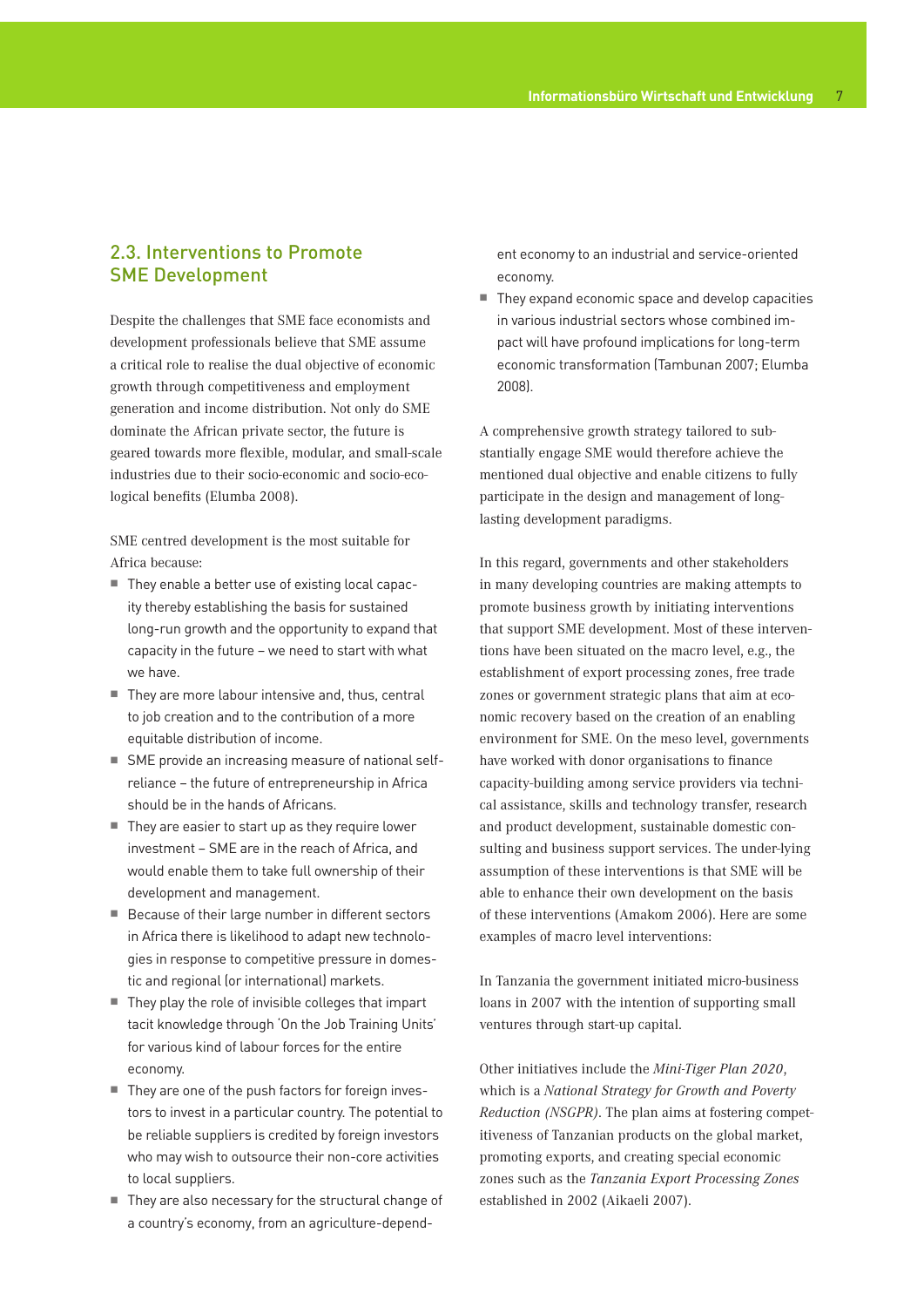In Kenya, the government initiated the *Economic Recovery Strategy for Wealth and Employment Creation (ERSWEC)* in 2003 with the intention to turn around the country's ailing economy. The strategy registered some success, with over one million jobs created in the period between 2003 and 2007, and the GDP growth rate rising from 0.6 percent per annum in 2002 to 7 percent in 2007.

Following this development, the government launched *Kenya Vision 2030*, which is the country's economic blueprint covering the period between 2008 and 2030. It aims at making Kenya a newly industrialised "middle income country providing a high quality of life for all its citizens by the year 2030." *Kenya Vision 2030* will be implemented in 5-year phases starting with 2008-2012. It is based on an economic, a social and a political pillar (Ministry of Planning and National Development, 2007). Some of the key initiatives planned for the first phase of the economic pillar referring to SME are:

- The establishment of "producer business groups" which will be based in rural areas and will feed different urban centres.
- The creation of two economic clusters (one sugar and one paper cluster).
- The creation of five SME industrial parks.
- The creation of a one-stop-shop for SME.
- The microfinance sector that mainly provides financial services to SME will be streamlined (Ministry of Planning and National Development, 2007).

The Kenya government also initiated the *Youth Enterprise Fund* in 2007, a KES 2 billion (USD 25 million) initiative aiming at the provision of start-up capital to small enterprises whose owners are below 30 years of age. A similar fund was set up to support female entrepreneurs. These funds are managed through *microfinance institutions (MFI)* and continue to receive government support. Anecdotal evidence suggests a positive impact of the *Youth Enterprise Fund*.

The Ugandan government is attempting to create a conducive SME business environment by providing for lighter regulation and effective legislation, a harmoni-

zation and rationalization of business laws as well as a simplification of registration and other administrative barriers to investment. Apart from that, the government (and international donors) is also supporting capacity building through technical assistance, skills and technology transfer, research and product development, sustainable domestic consulting and business support as well as development services (UNCTAD 2002).

Similar initiatives have been undertaken in Nigeria with the establishment of two *Free Trade Zones (FTZ)* and several *Export Processing Zones (EPZ)*. Within these zones, any manufacturing exporter who exports surpass 50 percent of his production receives a tax holiday of 3 to 5 years. Additional concessions are available regarding local raw material development as well as local value-added, labour-intensive or exportoriented activities that involve significant training. Enterprises situated in such industrial clusters are therefore expected to enjoy more benefits and suffer fewer shocks than other enterprises elsewhere. It is anticipated that they primarily focus on producing for export markets thereby helping to realize the targets of the economy in terms of industrial growth (Amakom 2006).

All the mentioned interventions, while noble, generally have had a relatively short life-span, which makes analysing their effectiveness difficult. Attempts to assess their impact are rare and, in most cases, data is unavailable. This obviously does not undermine the interventions as such, nor does it question the motivations of those who initiated them. But it does make it difficult to continually justify investing in some of them. Similarly, this paper does not estimate the net benefit of existing or previous SME development initiatives due to lack of data.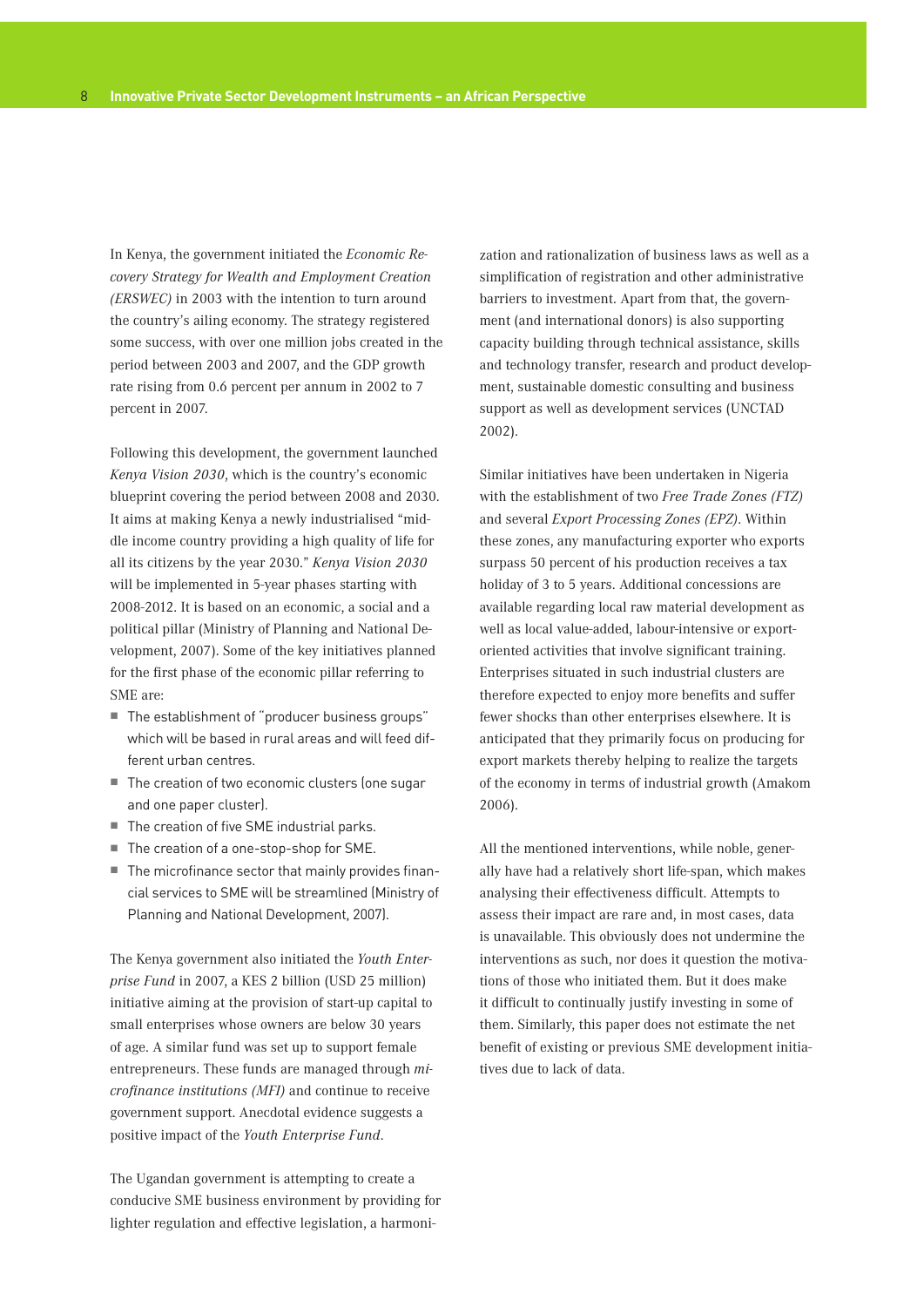## 3. The Case for Investing in the SME Sector: A Systematic Approach

In 2000, the *World Bank* conducted a survey interviewing more than 20,000 poor people in 23 developing countries. The respondents spoke of their marginalisation, their powerlessness, lack of a voice and lack of freedom of choice or action. No matter where they lived, the poor said they same thing: they could only move upwards within society by gaining greater employment options through a chance to earn steadier wages in a formal sector job.

For many this would mean working in a SME, a sphere of economic activity that accounts for the major share of employment in many developing countries. Yet, despite its widespread, the SME sector is fragile. It is highly vulnerable to pressures of globalization (World Bank 2001).

The focus on SME centred industrialization and economic and social development is still very valid, and SME continue to be a significant driver to economic growth in Africa (Elumba 2008). What is needed are healthier, more competitive and more sustainable SME that can take full advantage of the opportunities before them, creating stable safe and secure jobs. But experience shows that they rarely evolve on their own. This is why carefully chosen, transparent and welldesigned interventions are important; especially those interventions that expand access to critical resources such as capital, skills and industry information as well as those that help small businesses to move on faster, straighter paths.

Many development institutions – bilateral and multilateral agencies – have tried to intervene but found the SME sector especially difficult to serve. While many outstanding programs have been put in place, lasting and far reaching results have been few. Meanwhile, income gaps have widened in many countries, and population growth has increased the number of poor people. An integrated approach to serving the SME sector suggests working on the macro, meso and micro level simultaneously.

### **Macro level**

On the macro level, emphasis needs to be put on following issues: weaknesses in local business environments, infrastructural development, market access and human capital development via vocational and tertiary education (with a focus on science and technology). Governments that adapt the right reforms in these areas can spark considerable new entrepreneurial activity (World Bank 2004). Other interventions could include promoting foreign direct investment to Africa through government designed schemes. Expanding outward promotion activities in Africa would be useful to collect up-to-date business information and ensure that appropriate investment and economic development vehicles are utilised (Elumba 2008). More generally, the government must deal decisively with high incidences of insecurity, and corruption in government (World Bank 2004).

## **Meso level**

But working at the macro level is not enough. Small businesses unmet need for capital, information, technological innovations and knowledge is great. Interventions at the macro level are a necessary but insufficient condition for SME development. Interventions at the meso level will help SME to access needed resources on a sustainable basis. They include building-up effective local service providers, such as financial intermediaries, consulting companies, e-business outlets, research institutions, academic institutions and others (World Bank 2004). The types of support provided by these institutions vary ranging from capital assistance, training facilitation (e.g., for promotion activities and business meetings between producers and potential customers), information about potential markets, suppliers and facilities, to guidelines about production process, management and standardization. These institutions also help advance technological innovations that are useful and can be commercialised by SME (Tambunan 2007).

#### **Micro level**

Obviously, the effectiveness of these interventions correlate to the ability of SME to take them up and utilise them. In other words, on the micro level, SME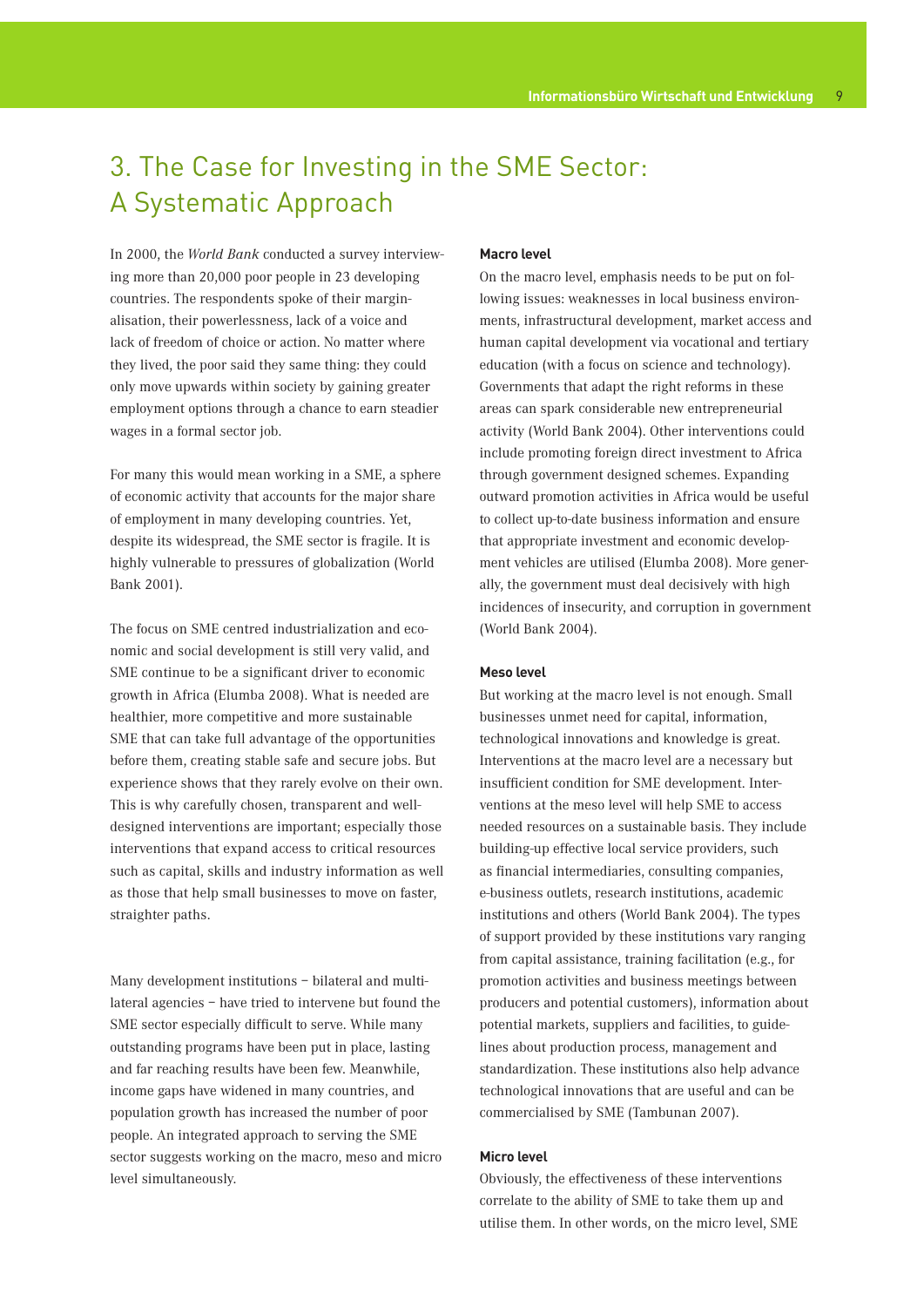must have the capacity to utilise and benefit from the various interventions. This means that they must be willing to access formal training and a shift in attitude, especially regarding the willingness to take calculated risks that enable businesses to grow beyond the subsistence level. It has been said that entrepreneurs are not enthusiastic about trainings, especially when they last several days, as returns are not immediate. Trainings are often perceived as a cost, not as an investment. Therefore, in order to reduce costs, entrepreneurs often end up taking fragmented courses that do not enable them to build the competences they need to run their businesses effectively. In addition, many of them do not recognise the need for technical assistance because they have the impression that they are already masters in their own productions. When problems do occur, they do not believe external assistance is necessary. Any interventions at the micro level must therefore focus on shifting these mind-sets (Tambunan 2007). Hosting entrepreneurial open days, exchange visits, entrepreneurship mentorship programmes and portraying role models are some of the interventions that may promote SME development at micro levels (Mambula & Sawyer 2004). Often, however, these interventions must be implemented by a donor who has a vision of their long-term benefits. Development institutions therefore have a major role in helping local SME to obtain these key inputs for growth.

The described systematic approach to SME development may be conceptualized as demonstrated in Figure 3.

Interventions are especially important in the many low-income countries that receive little foreign investment and thus do not have many multinational corporations on the ground serving as a conduit for the introduction of vital new skills, technology and capital.

However, a key question still remains. What specific kinds of initiatives should the private sector and/ or multilateral and bilateral agencies invest in? How should they approach investments in the SME sector? The questions are crucial as studies show that past initiatives, although noble, have often been unsustainable and may not always have achieved the desired effect.

The rest of this paper looks at examples of investment approaches that have been attempted in African countries. Several of these approaches are in their pilot phases and thus have not been assessed yet. Even for those that have existed for a while, data on their performance is scarce or altogether unavailable.



#### **Figure 3: Interventions for SME Development**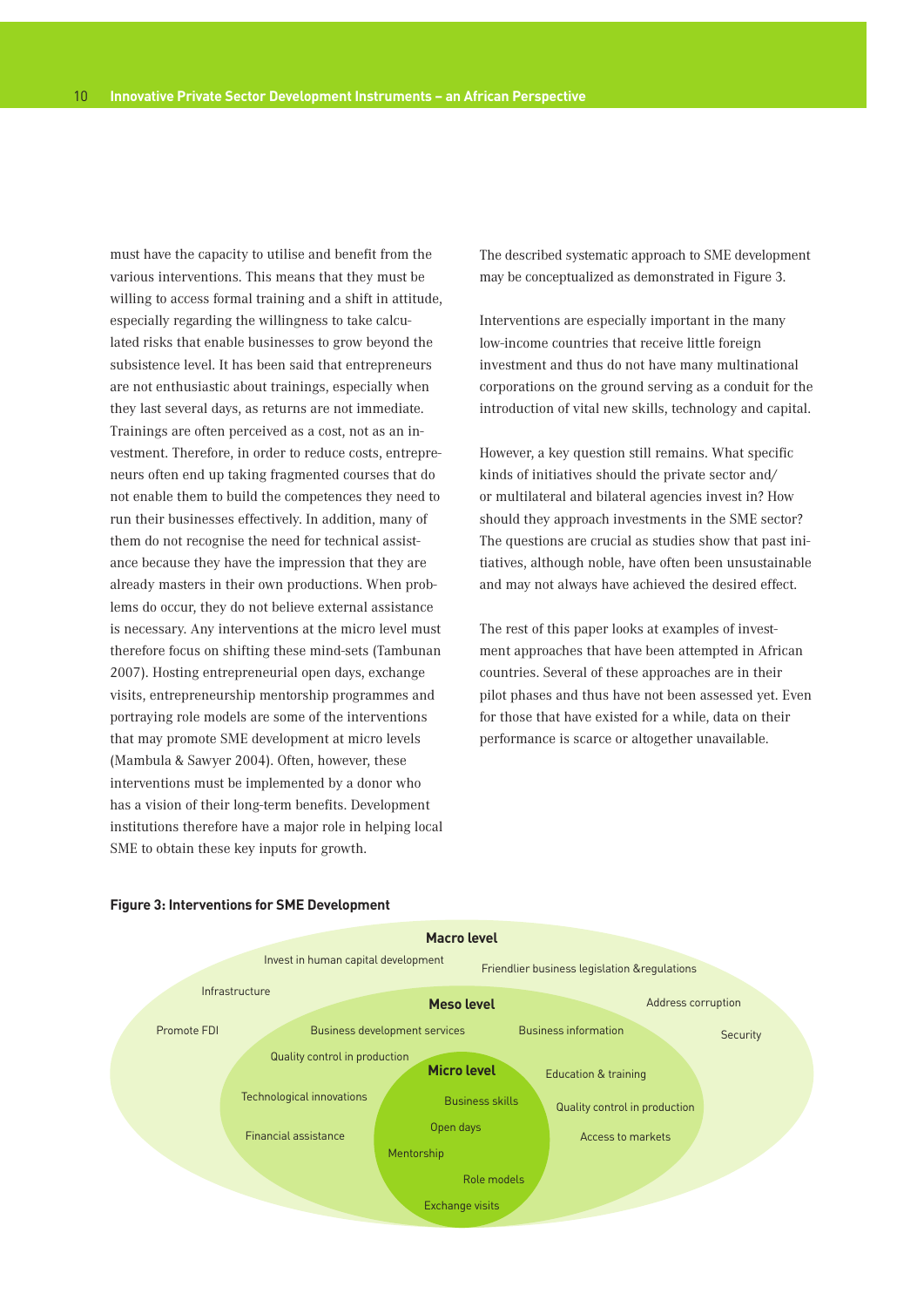## 4. Approaches to Investment in SME Innovations and Development

The argument presented in this paper is as follows: If SME become the drivers of Africa's economic and social growth, a key input will be investment in new technologies and innovations that are competitive in the global marketplace. This should be coupled with a supportive business environment that enhances the innovations to be commercialised thus allowing various stakeholders to benefit from the returns.

This section of the working paper examines six approaches to investing in SME. For each approach, the problem to be addressed is outlined, the intervention is explained and anticipated outcomes are discussed. General lessons are drawn at the end of the section.

## 4.1. Technology Collaboration and Commercialization

## 4.1.1. Problem

As discussed earlier in this paper, one of the challenges facing SME is technological innovation. They are not able to innovate themselves owing to a lack of resources and skills, and they are not able to access innovations from academic and research institutions due to absence of appropriate networks. Yet, innovations are needed by SME to be competitive in the marketplace.

In general, most of the high-level research personnel are in universities, suggesting that universities own a myriad of research capability that can be exploited by industry to pursue innovation and technological development. Theoretically, the missing R&D resource capacity among can be improved by collaboration with universities.

There are however, two dimensions of challenges to implementing such collaborative efforts: On the one hand, innovators at universities are motivated by professional curiosity, upward mobility and publication. Once this is achieved they usually move on to new spheres of work. They are neither motivated nor funded to commercialise their innovations, thus, many university innovations rarely enter the public domain

(SME Today 2008). On the other hand, SME lack resources and have difficulty to access information. They therefore are relatively unable to build a cooperative relationship with academia. To promote collaboration between SME and academia, both funding and other forms of incentives should be provided to universities to support specific SME technological innovations (Sheu 2007a).

## 4.1.2. Intervention

Universities should develop project proposals that demonstrate exactly what kind of innovations they will invest in, and how such innovations will support SME development and growth. They would then be funded to research, develop and test their innovations (based on needs identified by the SME). This will increase the success rate of technological innovations owing to their relevance and demand in the market. As more technological innovations and collaborations are realised, policy frameworks may then be developed with input from those who have been involved in collaboration with the relevant government agencies.

Support for the universities could include increased research funding and partnerships with the private sector that provide an opportunity to develop relevant innovations for the marketplace.

In Kenya, the *British Council* is working with four universities and several businesses in a project known as the *Africa Knowledge Transfer Partnership (AKTP)*. The *AKTP* is a partnership between private sector organisations and *Higher Education Institutions (HEI)*  in Sub-Saharan Africa and the United Kingdom. They leverage research, scientific knowledge and skills through innovation.

The objectives of the partnerships are to:

■ Facilitate the transfer of knowledge and the spread of technical and business skills through innovative projects undertaken by high calibre, recently qualified graduates with the joint supervision of the company and university.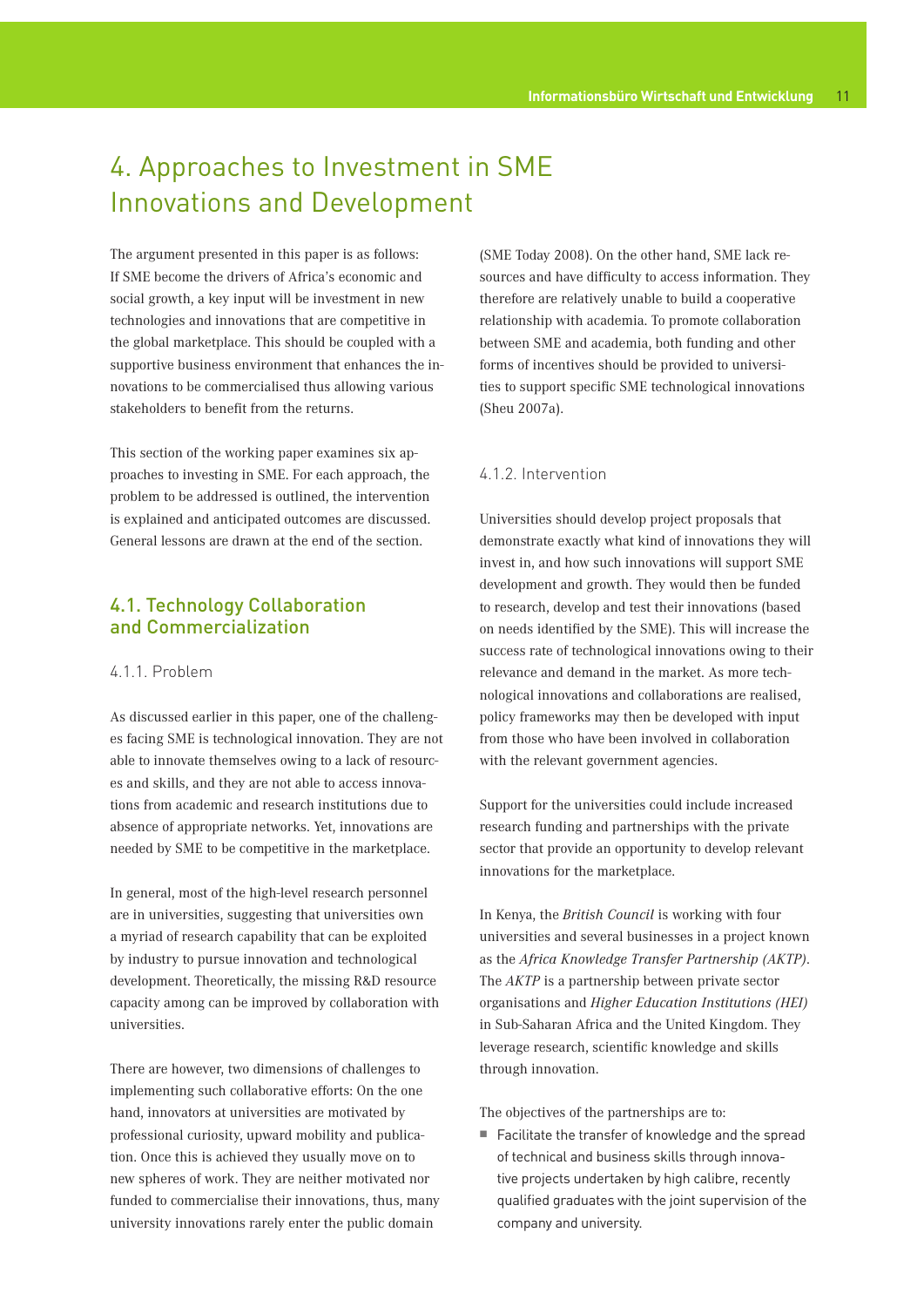- Provide company-based training for graduates in order to enhance their business and specialist skills within the context of the partnership.
- Stimulate and enhance business relevant education and research undertaken by higher education institutions.
- $\blacksquare$  Increase the extent of interactions of businesses with universities as well as the awareness among businesses regarding the contribution higher education institutions has on business development and growth.

The partnership is initiated by a company's need to address a problem of strategic importance. This may be a need for improvement of product quality, new product innovations or a need to improve a production process. The company employs a recent university graduate ("associate") who implements the project transferring knowledge from the higher education institution to the company. The partnership is structured as shown in Figure 4.

The *AKTP* benefits all the partners:

- $\blacksquare$  The company benefits from the use of knowledge and boosts the quality of processes and/or products and services.
- $\blacksquare$  The associate can bridge the gap between academia and the private sector and benefits from the opportunity to be trained as a future business leader

apart from enhancing his or her managerial and technical skills acquired in a commercial setting. If the associate has an entrepreneurial mind, the partnership is an excellent opportunity to set up his or her own SME.

■ The higher education institution develops future higher education curricula (in science and technology) relevant to the private and public sector. It also benefits from the implemented, joint research.

## 4.1.3. Anticipated Outcomes

The project is in its pilot stage. It was started in 2007 in Kenya, Uganda, Ghana and Nigeria (British Council 2008). Through the partnerships, it is expected that key innovations beneficial to the private sector can be transferred and commercialised. The project is structured in a way as to overcome the previously mentioned challenges of linkages, high innovation costs for businesses and motivation for universities to get involved. The success of the project will be determined by the follow-ups on businesses' competitiveness. Given that the project is in a pilot phase, it will be important to start with easy to implement and convenient innovations that can be realised in a short period of time.



## **Figure 4: AKTP Structure**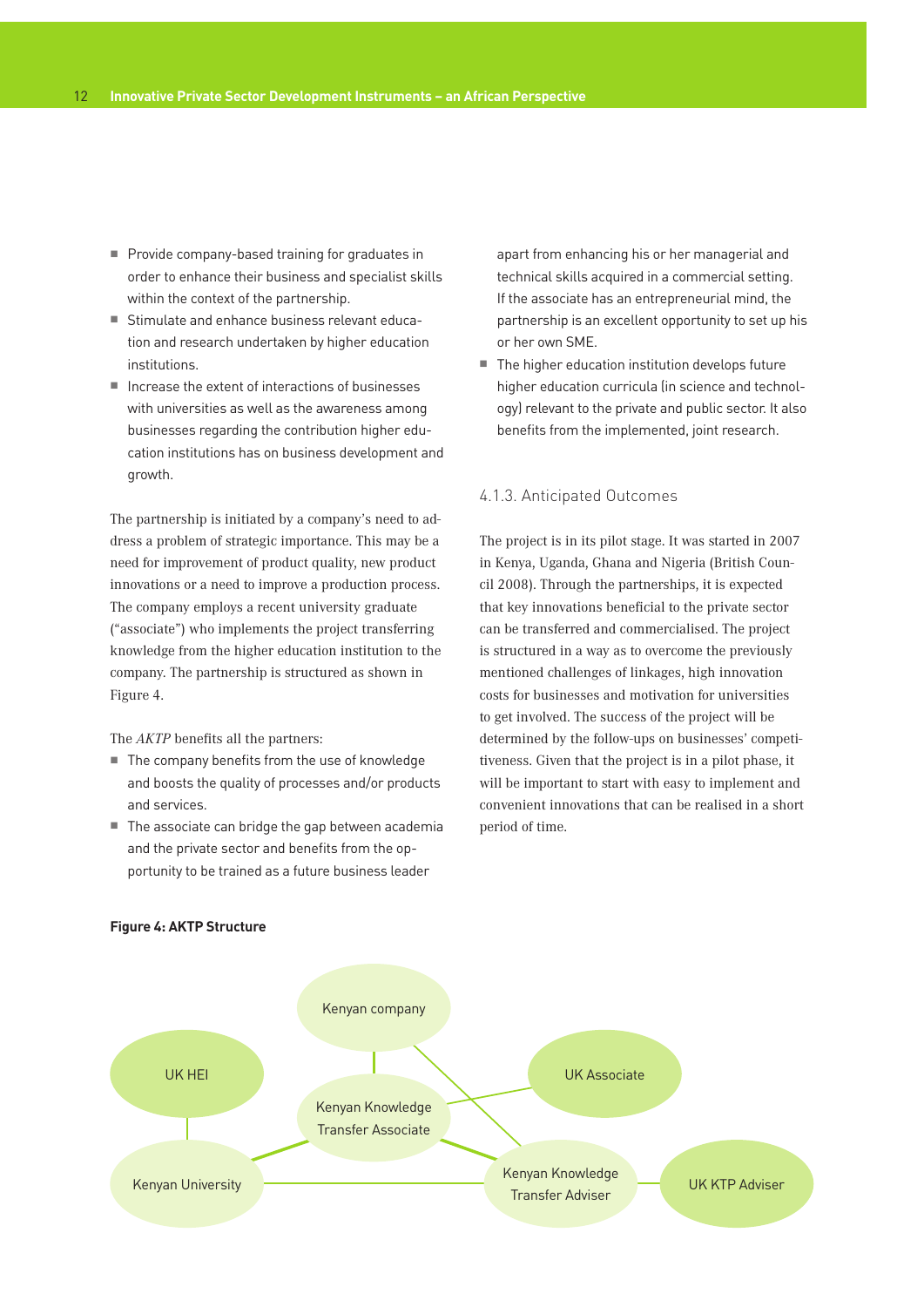## 4.2. Business Incubation

A business incubator is a place where individuals or enterprises nourish their new products, new businesses and new technologies and engage in enterprise transformation and upgrade. Its aim is to create a better cultivation environment for new enterprises and thus to help new ventures survive from fragile infancy. Therefore, business incubators provide SME many kinds of integrated services needed for entrepreneurship and innovation. These services include experimental facilities at the pilot stage, operational space, technical support, administrative assistance, business services, fundraising services and other assistances for businesses to foster innovations and growth (Sheu 2007b).

Following aspects are critical to the success of a business incubator program:

- Management that develops and orchestrates business, marketing and management resources and relationships tailored to the needs of the business clients.
- Shared services, training, technology support and equipment.
- A selection of clients and acceleration processes by which businesses become more independent and thus make progress towards graduation.
- Assistance in obtaining the needed funds for business growth.
- Access to appropriate rental space and flexible leases (Sheu 2007b).

## 4.2.1. Problem

Although academic institutions conduct a lot of research and develop multiple innovations, they often lack the business skills and funding to commercialise their innovations. Often, commercialization is not a priority to them. Bridging the gap between technological research and the market is therefore far from being easy. Students taking science and technology courses often develop exciting innovations which they are unable to commercialise owing to both a lack of skill and

funds. Business incubation helps to nurture innovative business ideas, to test and market them; a process which ideally results in successful businesses.

## 4.2.2. Intervention

In 2005, the *Kenya Kountry Business Incubator (KeKoBI)* was founded to provide business incubation services to help budding entrepreneurs transform their ideas into real businesses. *KeKoBI* is a private ICT-based incubator that was started with support from the *World Bank's Information for Development Program*. *KeKoBI* offers fast speed internet access, office space, training, networking, business expertise, skills development and business counselling for budding entrepreneurs to ensure they succeed in their endeavours. *KeKoBI* started with eight companies that were given full support including helping them formulate workable business plans. Today 37 companies are under *KeKoBI* incubation. None of the enterprises have graduated so far (SME Today 2008a).

Business incubation stakeholders have come together to form the *Business Incubation Association of Kenya (BIAK)* in order to provide better support mechanisms for SME. There are currently seven business incubators registered under the association including *KeKoBI*, and more are expected (SME Today 2008a). Here's an concrete example of their work:

*Bridgeworks Africa*, one of the incubators registered with *BIAK*, is a private investment firm incubating businesses associated with addressing social problems of environment, health and education. It integrates three approaches to SME development presented in this paper: commercialization of technological innovations, business incubation and building indigenous knowledge and technology capability. It was founded in 2004 as a way of linking science from research institutions with the market.

*Bridgeworks Africa* started operations in 2005. Its first project dealt with botanicals for use as herbal cosmetics, medicinal products, biopesticides and fertilizers,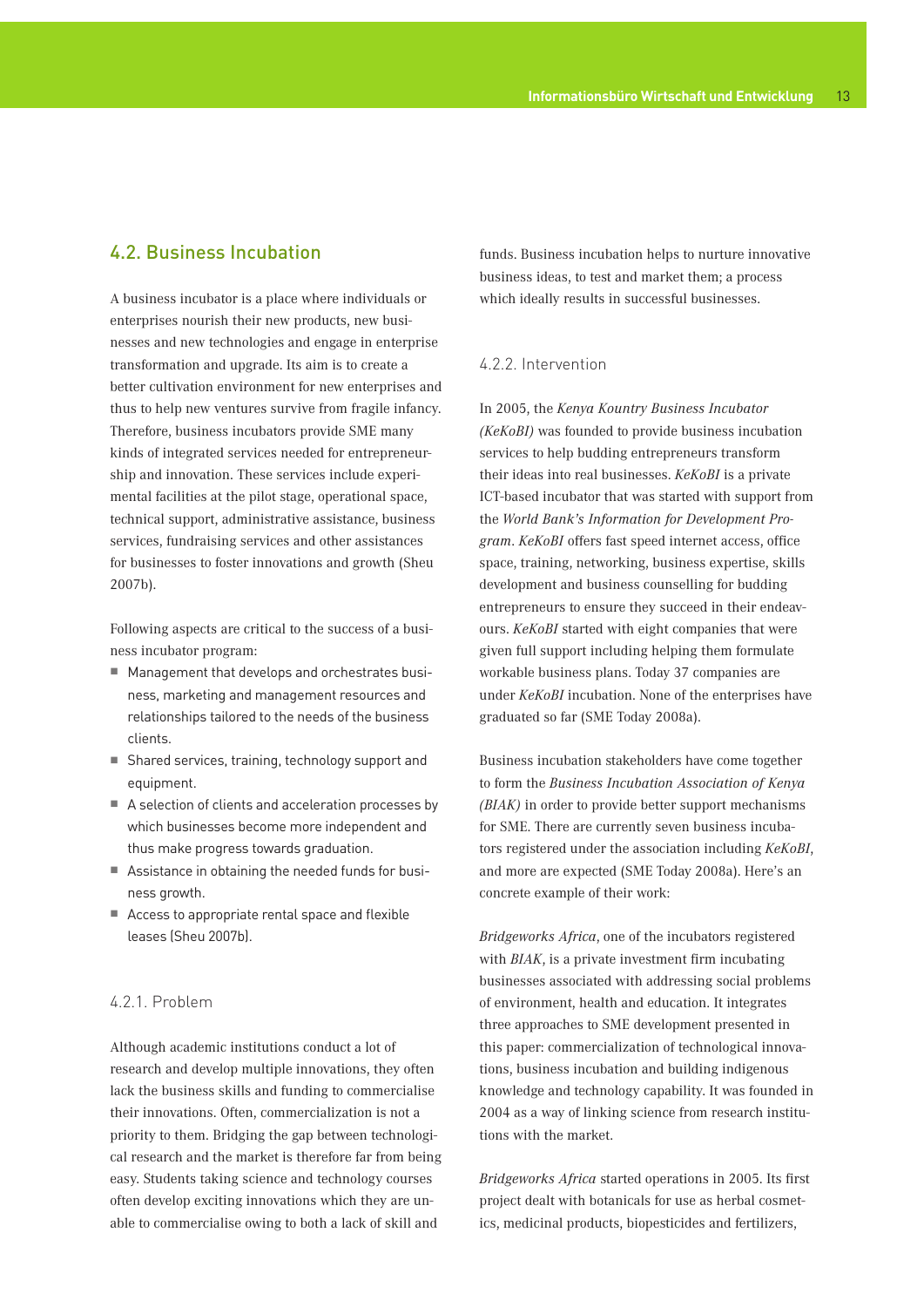microbial pest control products for application in crop protection and public health, and insect attractants, repellents and traps. Several of these initiatives utilize indigenous knowledge.

*Bridgeworks Africa* gets involved in the idea stage, when creativity, entrepreneurial spirit and integrated thinking have to be combined. Ideas are carefully assessed for their potential and economic viability. It then contributes to the incubation of the new venture in several ways:

- As a partner, challenging ideas from "a bird perspective".
- $\blacksquare$  In developing a sound business plan.
- As lead investor for seed and first round financings.
- In forming the initial management team or providing support to the management team with its skills.

Empirical research is required to determine the types of innovations commercialised so far and their impact on society.

## 4.2.3. Anticipated Outcomes

Incubation initiatives aim at turning viable business ideas into profitable business ventures. Although data is not available on how the seven incubators in Kenya are performing, the scope and opportunities are immense. If the initiative is implemented well, it would have far reaching implications. It could, e.g., help alleviate the "brain-dran" phenomenon: It is estimated that there are over 100,000 students who have left the country to study overseas in recent years and have opted not to return to Kenya for fear of becoming jobless.

In the case of *KeKoBI*, the incubator has a three-year contract with the SME and considers strategies for a post-incubation programme. The plan is to work with strategic partners to establish industrial parks in various parts of the country. This initiative will support economic development and job creation in the country.

## 4.3. Industry Clusters

Clustering refers to a geographic concentration of companies, academic institutions and research labs. Combined, they can achieve synergetic effects in terms of sharing the results of technology development, human resources and information. A cluster also includes financial institutions and other service providers to support various business services (Porter 1998).

Interest in clusters stems from the fact that innovation and knowledge creation still benefits greatly from faceto-face communication among participants. Cluster promote innovation and learning through co-operations and improved flows of information and knowledge. They act as magnets for the most competent firms and the best trained labour force; they provide a favourable environment for launching new firms; they spur economic growth, upgrade competitiveness and create jobs (Nauwelaers 2003).

Clusters are characterised by five defining features:

- Geographical concentration
- $\blacksquare$  Presence of the appropriate firms and institutions
- Specialization in particular fields
- Well developed networks connecting firm and institutions
- Promotion of innovation (Bok 2007)

## 4.3.1. Problem

In instances where a country's products are competing in the global marketplace (mainly in exports) the competitiveness of that country (or region) is propelled by firm competitiveness – a circumstance that requires an innovative network of relationships to thrive. Porter (1998) argues that the best way to raise productivity and innovative capacity, and subsequently the competitiveness of a country's products, is through local clusters. Kenya exports several agricultural products including tea, fruits and vegetables, cut flowers, coffee and pyrethrum. As the world prices of these products tend to be volatile (owing to increased competition) the need to efficiently manage the production process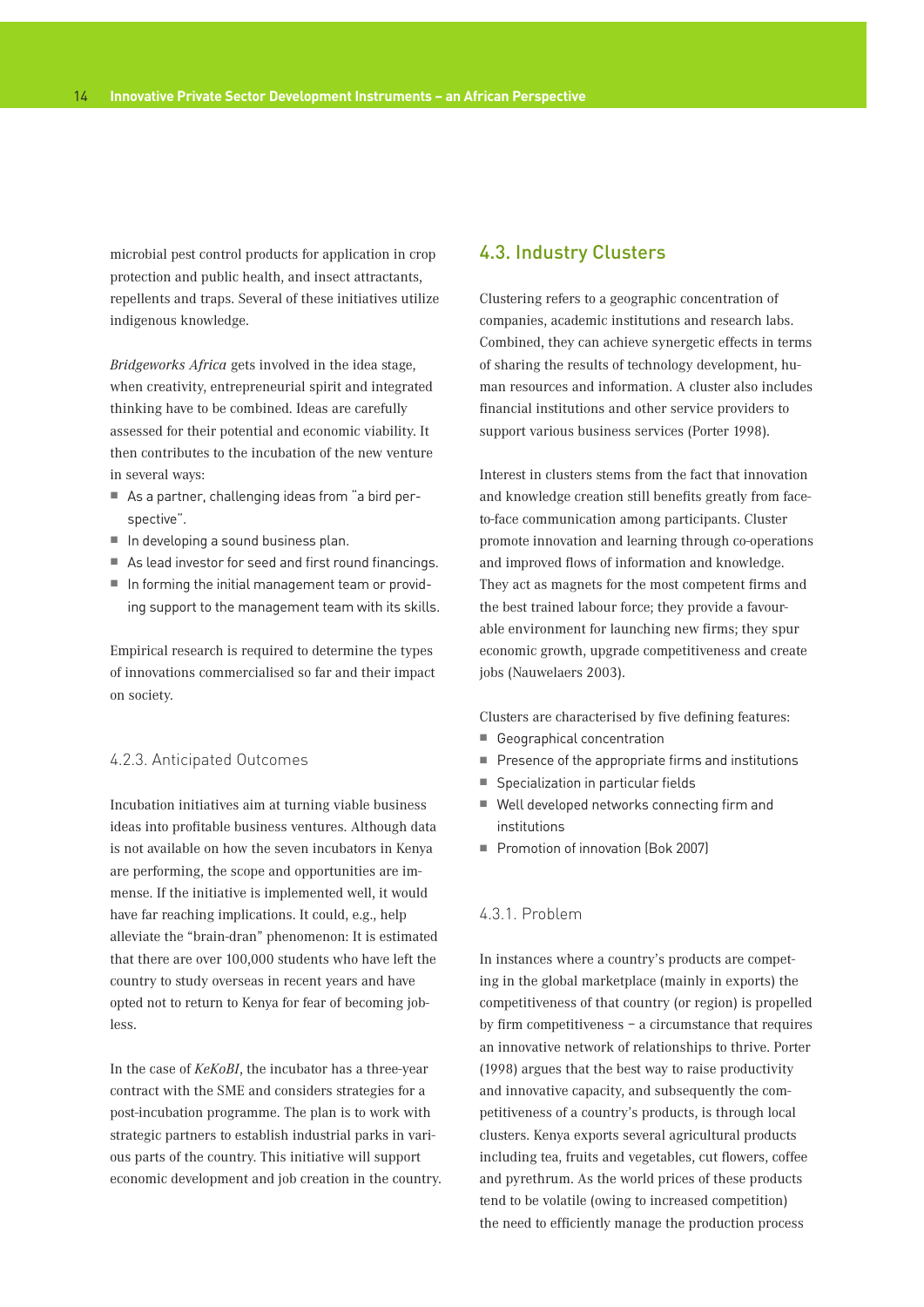is increasingly important. Coffee prices, for example, have been extremely volatile in the world market, yet the factors of production in the Kenyan environment continue to rise. This has put enormous pressure on growers. Clusters were viewed as a way to address these problems.

#### 4.3.2. Intervention

#### **Kenya Coffee Cluster**

Coffee farming and exportation in Kenya dates back to 1910. A number of institutions that were set up in the early 1900s to support the growth and marketing of coffee are still in existence and form the current coffee cluster. The institutions include the *Planters Cooperative Union*, the *Coffee Board of Kenya*, the *Ministry of Agriculture*, the *Coffee Research Foundation*, 569 coffee cooperatives, the *Nairobi Coffee Auction* and over 700,000 smallholder coffee farms. The cooperatives are intended to provide extension services, farm inputs, run coffee processing factories, provide access to credit and manage the marketing of coffee. While coffee from individual farms is processed separately, it is often mixed together with cherries from other farms at the milling stage and sold by lot to exporters. This reduces incentives for smallholders to produce quality coffee because they are paid based on revenue generated from the lot and not for the quality of their own products (Condliffe, et. al. 2008).

#### **Nigeria Leather Cluster**

In Nigeria, a similar cluster initiative was started for the leather industry in 2000. The cluster was established by the government as a way to address constraints in exporting leather products. Such constraints included a difficult business environment, limited access to finances and technical and human resource capabilities as well as a lack of investment in key infrastructure. In Kano, Nigeria, which is the centre for tanneries and leather raw materials, reloading points were situated in the *Export Processing Zones*. The enterprises situated in these clusters were expected to enjoy more benefits and suffer fewer shocks than other enterprises and be primarily focused on producing for

foreign market thereby helping realise the targets of industrial growth (Amakom 2006).

### 4.3.3. Outcome

#### **Kenya Coffee Cluster**

The performance of the *Kenyan Coffee Cluster* has been steadily declining in terms of output and quality since its peak in 1987. Exports fell from 2.1 million to 0.9 million bags between 1987 and 2007 and the world market share has declined from 3.1 percent in 1986 to 0.6 percent in 2006 (International Coffee Organization, 2008). The quality of coffee has also declined making it harder for Kenya to demand a premium on commodity prices. Declines in production volume have been driven in part by declining crop yields (as farmers stopped investing in fertilizers owing to their high cost). Falling world prices and rising production costs squeezed margins, particularly for growers (FAO 2008).

An analysis of the cluster shows that while it was built on the back of strong factor inputs (including good growing conditions and the port of Mombasa) the strength of these factors has eroded over time. The main challenges have been underinvestment in basic infrastructure, poor knowledge transfer and the underdevelopment of financial institutions. Furthermore, heavy government intervention, a complex market structure, high levels of corruption and mismanagement has limited the output and led to declining profitability of the cluster. Finally, although the institutions were intended to operate as a cluster, weak linkages between them have hampered cluster typical development (Condliffe, et. al. 2008).

## **Nigeria Leather Cluster**

In Nigeria however, the intended benefits have not been realised. The leather cluster witnessed a steady decline. Processed skins, e.g., which accounted for 36.84 percent of non-oil exports in 2004 dropped significantly to 20.4 percent of non-oil exports in 2005. The number of cluster-enterprises dropped from 500 in 2000 to 150 in 2006 owing to incessant power outage. Small enterprises proved to be very vulnerable due to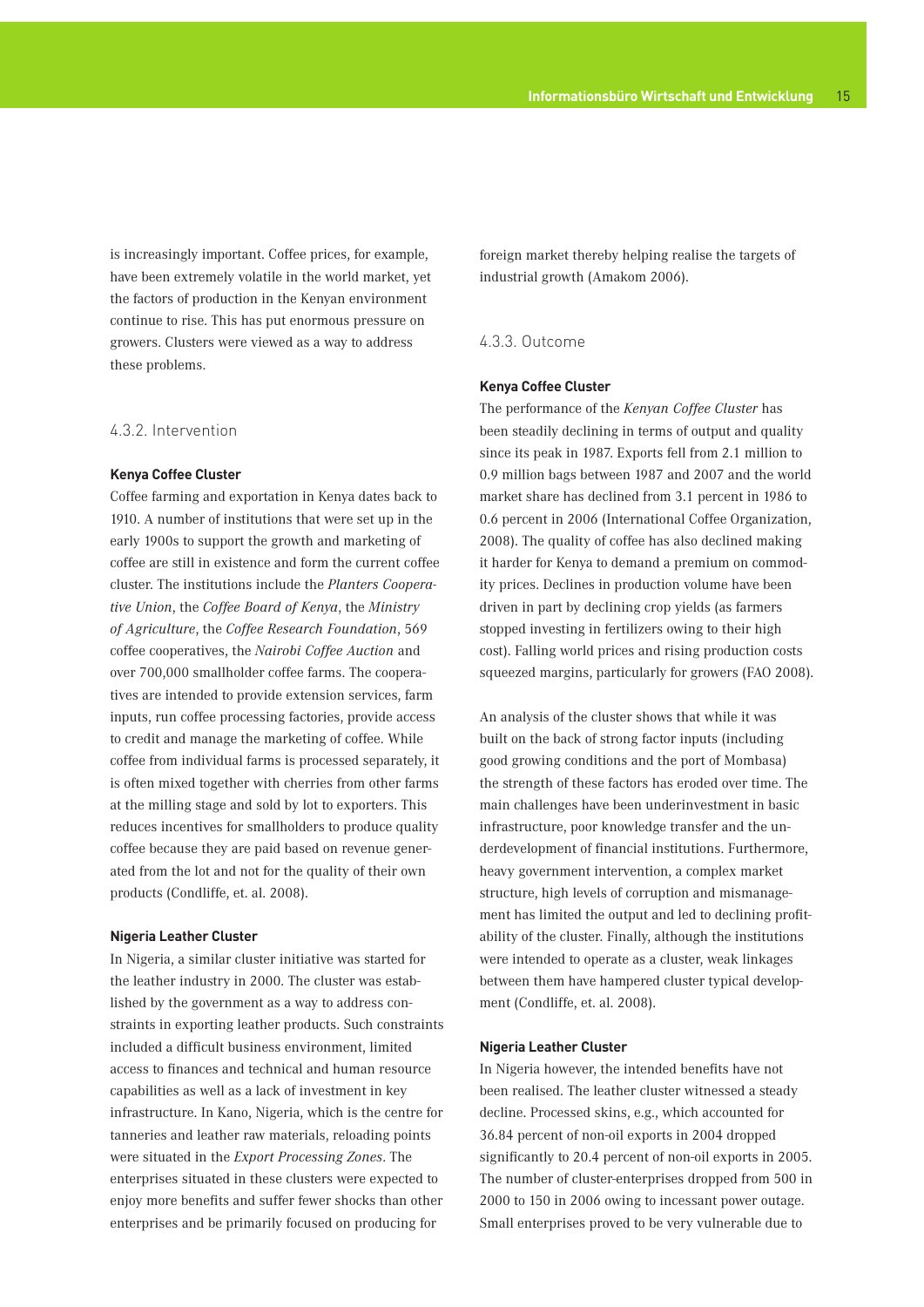increasing operational costs including administrative costs of business registration. Generally speaking, the factors that have contributed to declining cluster performance include inadequate infrastructure, lack of access to credit, high utility costs and corruption. (Amakom 2006).

Both in Kenya and Nigeria, where clusters have been introduced as a way of making the country products competitive in the global marketplace, the results have been disappointing. But the reason for that is not the cluster concept, but rather the lack of political will to manage them effectively.

Anecdotal evidence suggests that the Kenyan cutflower cluster is performing very well. It has been suggested that high levels of privatization and absence of government interference (such as governmentappointed boards and shareholding) has significantly contributed to the success of the cut-flower cluster. More data is needed to harden this perception.

## 4.4. Building Indigenous Technology Capability

As noted by Elumba (2008), various development strategies in Africa have had little success due to a lack of ownership among the local development partners. This often roots in an inadequate perception of "indigenous" know-how and technology; meaning know-how and technology that is developed locally by communities to address their needs and resulting in traditional medicines or innovative household items such as energy-saving cooking stoves. If communities are to be supported to attain economic and social empowerment, any forms of intervention should utilise or at least complement indigenous know-how and technology. Otherwise interventions may fail altogether.

## 4.4.1. Problem

The main economic development policies in many developing economies hardly consider the development

of indigenous technological capability as an integral factor in the process of industrialization. The promotion policy of foreign direct investment as a main economic development policy, e.g., was aimed at generating inward foreign capital flow and employment – and made developing economies rely on the foreign capital and technology. In other words, the industrial and investment policy of developing countries overshadowed the need to develop local initiatives and indigenous technological capability.

There is no doubt that inadequate technology, outmoded production processes and low management capabilities are constraints for developing economies to take advantage of the linkage with foreign firms (Intarakumnerd 2005). But indigenous know-how and technology, in fact, has the potential to be developed into differentiated products and services that would give its initiators the mentioned advantages.

## 4.4.2. Intervention

*Bridgeworks Africa*, an initiative already discussed in this paper, utilizes indigenous knowledge. Together with the *International Centre of Insect Physiology and Ecology (ICIPE)* it embraces areas such as botanicals for the use as herbal cosmetics, medicinal products, biopesticides and fertilizers, microbial pest control products for application in crop protection and public health, as well as insect attractants, repellents and traps.

### 4.4.3. Anticipated Outcome

Empirical research is required to provide data on the success rate of these interventions. But given the number of herbal cosmetics and traditional medicines available in the Kenyan market today, it is fair to say that the partnership may be yielding positive results.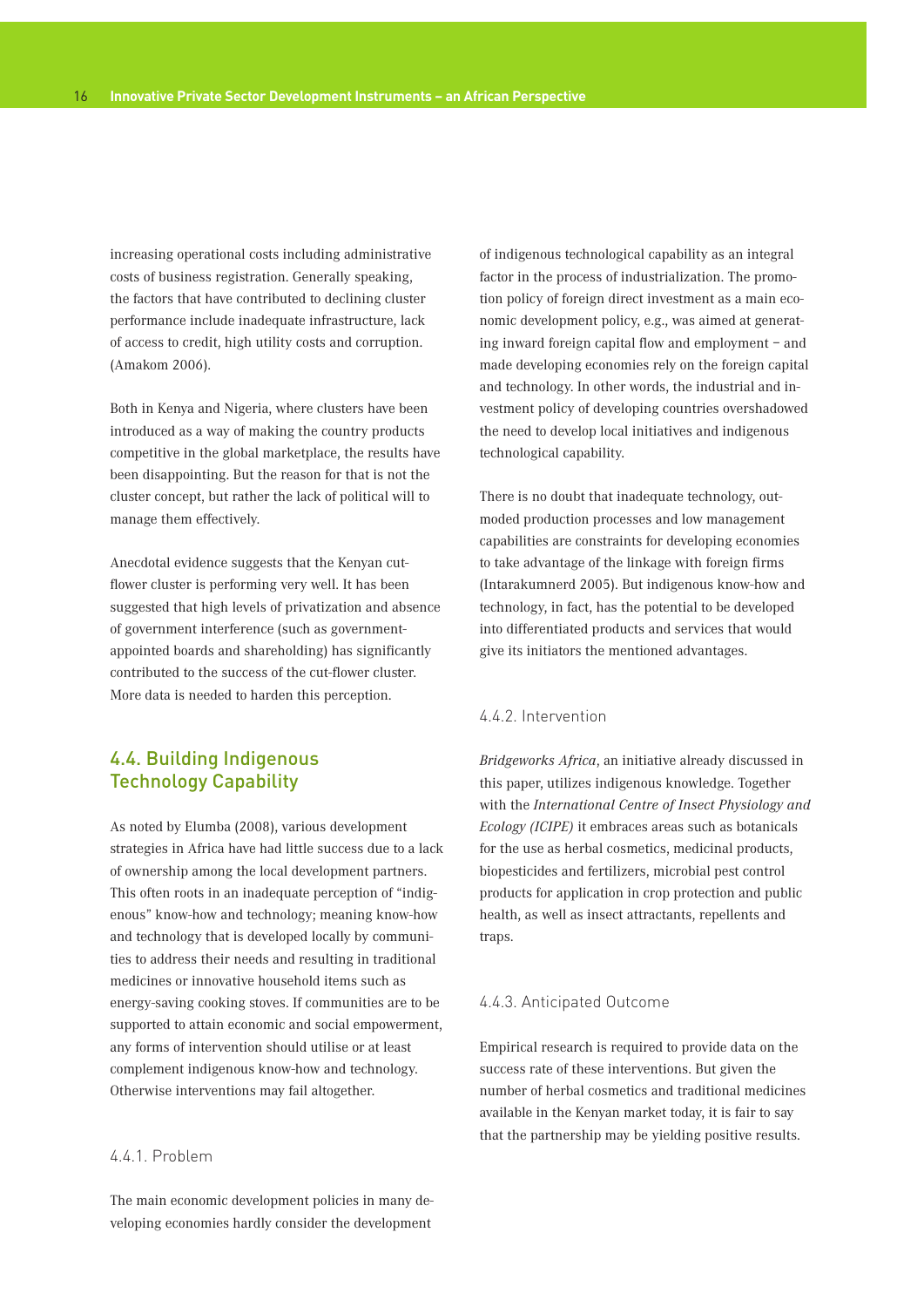## 4.5. Funding for Research-Performing SME

## 4.5.1. Problem

To be able to compete, businesses are on the constant lookout for new and innovative ideas, which will give them a competitive edge in the marketplace. Yet, despite the efforts of SME to innovate, many good ideas get lost or, in many cases, companies simply lack the R&D resources to fully utilise and implement their ideas.

## 4.5.2. Interventions

Developing and capitalising a *Proof of Concept Fund* may be what is needed to enable SME to jump this hurdle. This type of fund finances the costs of testing technology and benchmarking it to competition and alternatives. Some examples:

#### **Prosperity for Africa Award Program**

In 2007, *On The Frontier (OTF)* initiated the *Prosperity for Africa Award Program* to recognise and reward the most innovative business ideas coming out of small business. By celebrating the success of Africa's leading entrepreneurs the award – which is sponsored by *Legatum Capital*, a long term value-oriented portfolio investor – seeks to draw attention to a few of the many success stories in Africa. Demonstrations of homegrown prosperity encourage greater entrepreneurship among people in the participating countries, while also attracting greater international capital and investment into a continent that has had an outdated reputation for persistent poverty and dependency. In 2007, the prime winner of the programme was selected from among 450 applicants and was awarded USD 100,000; five other applicants were rewarded with USD 50,000 each.

## **FORTUNE Technology Prize**

In addition, *Legatum Capital* founded the *FORTUNE Technology Prize* in 2008 based on the conviction that sustainable, scalable, technology-driven business enterprises offer the most effective means to promote prosperity and bring people out of poverty. Through this initiative, a prize fund of USD 1,000,000 is awarded to organisations, or individuals, whose application of technology solutions demonstrably improved the quality of life amongst impoverished populations.

### **Diamond Bank Bright Ideas – The Launchpad**

A similar initiative has been undertaken by the *Diamond Bank* in Nigeria. It started in 2006 as the *Diamond Bank Bright Ideas – The Launchpad* and finances innovative ideas from participants who are below 30 years of age. Each year, over 500 individuals apply for the award. A short-listed 10 are then taken through a six-week entrepreneurial training designed to help them shape their business idea into a workable business plan. The then selected winner receives NGN 10 million (USD 100,000) and is assisted in the process of commercialising and patenting his or her innovation. One of the awarded innovations is the *AJ-SX Security Device for Cars and Houses* that is benefiting over 10,000 customers.

*Diamond Bank Bright Ideas – The Launchpad* has been running for three years. The winners have turned their innovations into million dollar businesses. And those who did not win the award received entrepreneurial training and support to develop viable business plans followed by on-going mentoring to turn innovations into businesses. About 30 SME have benefited from the programme, and although the value of their businesses is not documented, they have been able to hire over 1,000 people. That means: Young people who may otherwise not have found employment, not only have jobs, but are able to provide employment to many more (Enterprise Development Services 2008).

#### **Africa Enterprise Investment Fund**

*CARE* and the *Canadian International Development Agency* also started an initiative – *the Africa Enterprise Investment Fund* – aimed at funding innovative business ideas: It was established in 2008 and aims to be a niche enabler in East Africa by providing investment capital and business advisory support to entrepreneurs with innovative business ideas that are com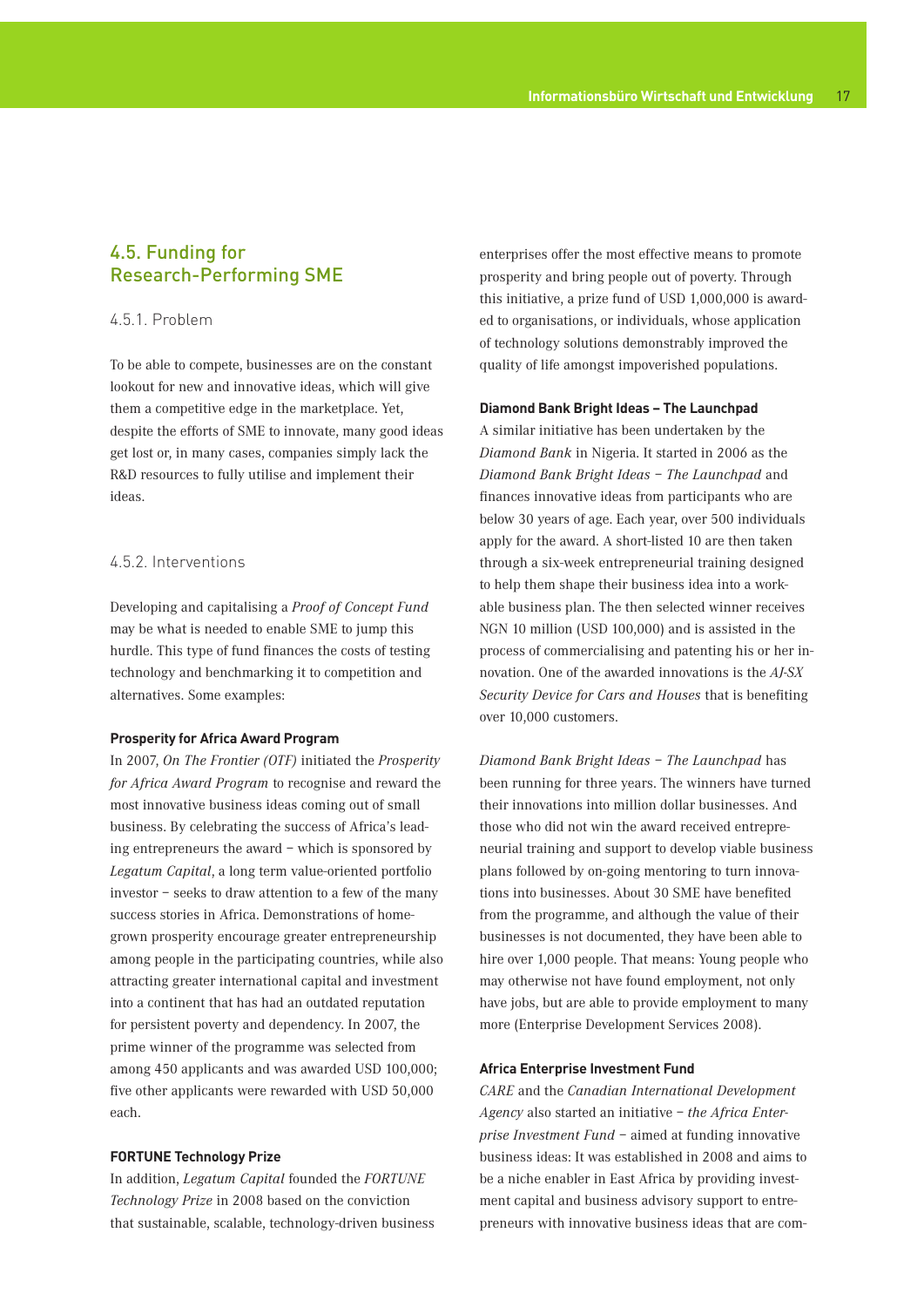mercially viable and demonstrate clear social impact. A core focus of the fund is social entrepreneurship – for profit businesses that demonstrate commercial success while incorporating a pre-determined social impact objective and thereby contribute to sustainable poverty reduction through wealth creation, enhanced economic opportunity and more efficient services to under served communities.

The fund targets early-stage and ready SME that are entrepreneur driven, and commercially viable. It also focuses on enterprises and business models that enhance and promote the agricultural economy as well as businesses that increase access, opportunity and services for the poor and underserved. The target countries are Kenya, Uganda and Tanzania.

Investments are assessed and monitored against a set of clear investment principles and performance standards, which include:

- $F$  Financial viability and sustainability
- Entrepreneurship, innovative approaches and local ownership
- **Positive and measurable social returns**
- **Effective governance and corporate conduct**

The fund will provide equity, quasi-equity and/or debt to enterprises seeking investment capital between USD 100,000 and USD 1,000,000. It will only assume minority equity positions and aim to exit from an enterprise within five to seven years. The fund's life-cycle is eleven years.

## 4.5.3. Anticipated Outcome

Key drivers to financing SME business ideas are funds – as described above – and those involved in creating and managing them. To be successful, this type of fund needs on-going support from financiers who envision the long-term viability of their initiative (which obviously does not undervalue the importance of early success). Follow-up that demonstrates the enhanced competitiveness and job creation capacity of the award winning businesses is an important success indicator.

Reviewing the criteria upon which SME are judged, a number of key outcomes and benefits for the SME and society can be identified: The firms are expected to demonstrate a culture of innovation; they have to perform efficiently on the basis of their financial viability and sustainability; good leadership has to be visible as does good corporate governance and conduct (especially with regard to their commitment to employees and society). Social enterprises are expected to provide positive and measurable social returns.

Funding for research-performing SME, therefore, will not only result in better run and more competitive SME, but also in an enhancement of a country's economic development and job creation.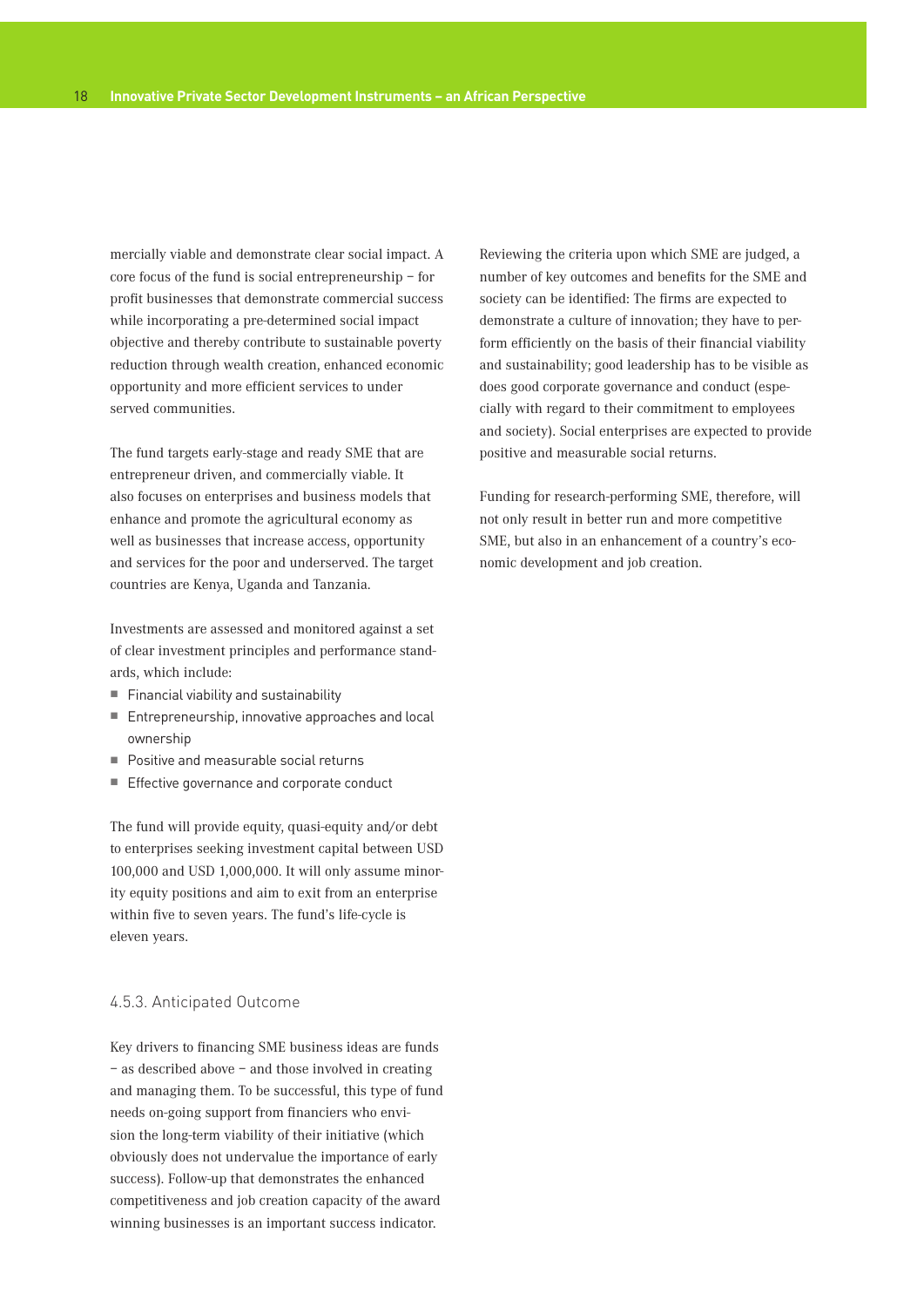## 4.6. SME Support Centres

SME support centres are intended to provide on-going business support to business creation, new start-ups and business innovation. The centres not only provide management strategy, marketing and consulting services to SME and entrepreneurs, but also support specific management issues of each SME.

## 4.6.1. Problem

As discussed earlier in this paper, SME play a major role at all levels of economic development in many countries. They generate a relative large proportion of employment and are considered to be vital for competitiveness and economic growth. However, as globalization intensifies, competitive pressure on these enterprises also grows. Only a small segment of the SME sector is capable of making full use of new business opportunities. It is widely agreed that smallness confers some inherent competitive disadvantages for SME. Therefore, services to promote and enhance SME competitive performance are required.

## 4.6.2. Intervention

#### **One Stop Shop**

The *World Bank's Micro, Small and Medium Enterprises (MSME) Competitiveness Project*: 2005-2010 enhances the transition from the informal to the formal sector. Specifically, the project is aimed at reducing the costs of compliance with business regulations for the formal sector and at creating incentives for informal businesses to graduate to higher levels of formality, and thus to facilitate their access to resources for growth. Although the transition from informal to formal enterprise is critical both for the enterprise and the government, transition has been slow and, at times, altogether avoided by informal businesses. A prohibitive business environment – high taxation, cost and time of business start-up and compliance with business regulations – are among the main reasons why firms prefer to operate informally. Until recently, it took about six months to register and legally run a business in Kenya. But this has now gradually been reduced to about 15 days. However, the tax regime is still quite punitive and complex and many small businesses are unable to comply, which leads to severe penalties.

Through the *MSME Project* the *World Bank* will assist the Kenyan government in implementing a simplified taxation regime for small businesses and in reducing the costs of starting-up a business through a *One-Stop Shop (OSS)* approach. The primary objective is to enable prospective entrepreneurs to comply with business start-up regulations and tax liabilities in a single interface with government institutions. With time, the *OSS* could be expanded to cover the *Expert Dispatch Programme*, which provides the long-term and continuous dispatch of experts in management, technology, finance and legal affairs in order to target specific and difficult management problems inherent in SME.

Kenya is adapting the *OSS* model from Egypt. There, the number of *OSS* agencies increased from nine in 2003 to 42 in 2008. Each agency includes and represents the *Ministries of Trade, Agriculture and Energy*  as well as the *Chamber of Commerce* and the *Egyptian Tax Authority*. So far, Egypt's *OSS* reduced the business-registration time from three weeks to three days. Forms required to enter into contract agreements have also been simplified and small businesses can complete them without having to incur astronomical legal fees. By abolishing all tax incentives and reducing the tax rate from 40 percent to 20 percent upon the establishment of the *OSS*, the Egyptian government paved way for a swell in income and sales tax revenue – from EGP 68 million (USD 12 million) in 2002/03 to EGP 120 billion (USD 21.5 million) in 2007/08. To ease licensing, Egypt issues a temporary 15-day license to enable participants to commence operations. This places the burden of hastening the licensing processes on the authorities, without inconveniencing investors (MSME 2008).

## **Business Development Services**

The business development services are probably the most prevalent of the interventions discussed in this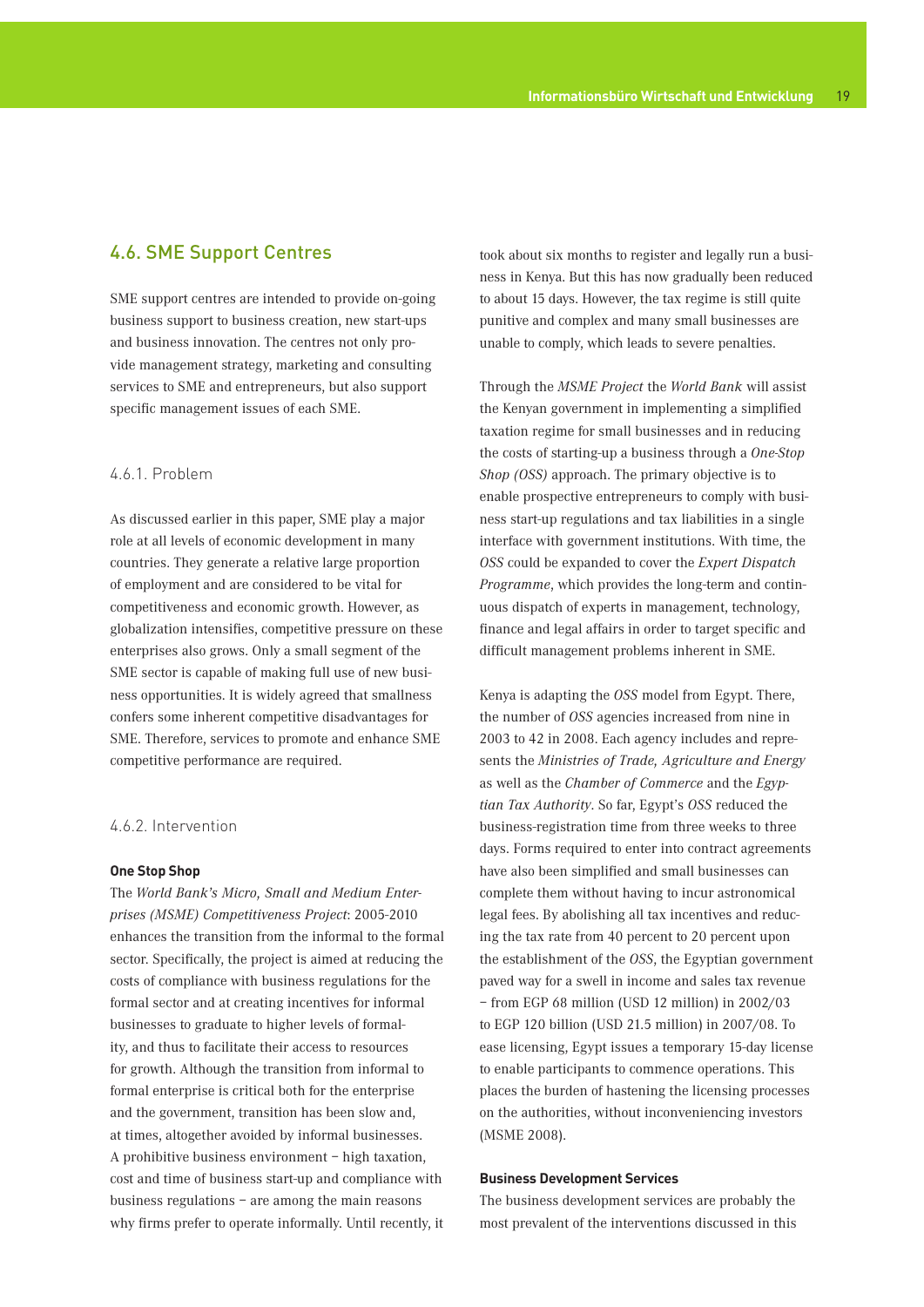paper. Today, there are well over 1,000 BDS providers in Kenya.

These providers often combine business consulting with training and management education. Areas of support include business plan development, preventure feasibility, marketing, financial planning, cash flow management, loan packaging, record keeping, personnel and training issues as well as production and general management for the small business entrepreneur (Han 2007).

The *GroFin East Africa Fund (GEAF)* is a business development and finance company providing business support and appropriate finance to viable entrepreneur-owned businesses in Kenya, Rwanda, Tanzania and Uganda. The majority of start-up and growth businesses in East Africa cannot access risk capital due to the lack of skills, collateral and track record. *GEAF*  therefore seeks innovative business ideas that are considered to be risky by conventional financial service providers. It provides business development assistance and finance specifically developed to address the needs of SME. Its integrated approach reduces the risk of transaction, significantly increases the business success rate, develops the local skills base and increases financial and development returns. *GEAF* started its investment activities in 2006 and, by February 2007, had invested more than USD 7 million in 21 enterprises, facilitating employment for nearly 600 people. An additional 70 enterprises have and will benefit from *GEAF's* investments in 2008 and 2009.

## 4.6.3. Anticipated Outcomes

## **One Stop Shop**

The introduction of an *OSS* in Kenya will combine the current partial legalization (e.g., single business permit) with the other necessary legal obligations (e.g., receiving PIN, trade license, business name registration) and tax liability, thereby significantly enhancing the business environment. Kenya has well over 150 business licenses that make licensing for small businesses very complicated (World Bank 2004).

## **Business Development Services**

The expected outcome is better managed and successful businesses. However, data is scarce and given the numerous service providers, it is difficult to assess effectiveness. Anecdotal evidence suggests that when business support services are integrated into one of the other interventions previously discussed, the likelihood of success is higher owing to the interrelatedness of, e.g., technology transfer and Business Development Services .

When Business Development Services are offered as a stand-alone initiative, by small and hardly known consultancy firms (as often is the case), the likelihood of low returns or complete failure is high. This is because these service providers have remained fragmented, almost un-known and (often) unregistered. Why? Because they are not held accountable for their work. They therefore often do not document their initiatives making it very difficult to judge them. In some cases, SME owners have complained that BDS providers have done more harm than good. There are calls from those who have been working with SME that the "business support services sector" needs to be regulated in order to exclude unscrupulous providers. Further research is required into the impact of BDS providers to SME growth and development.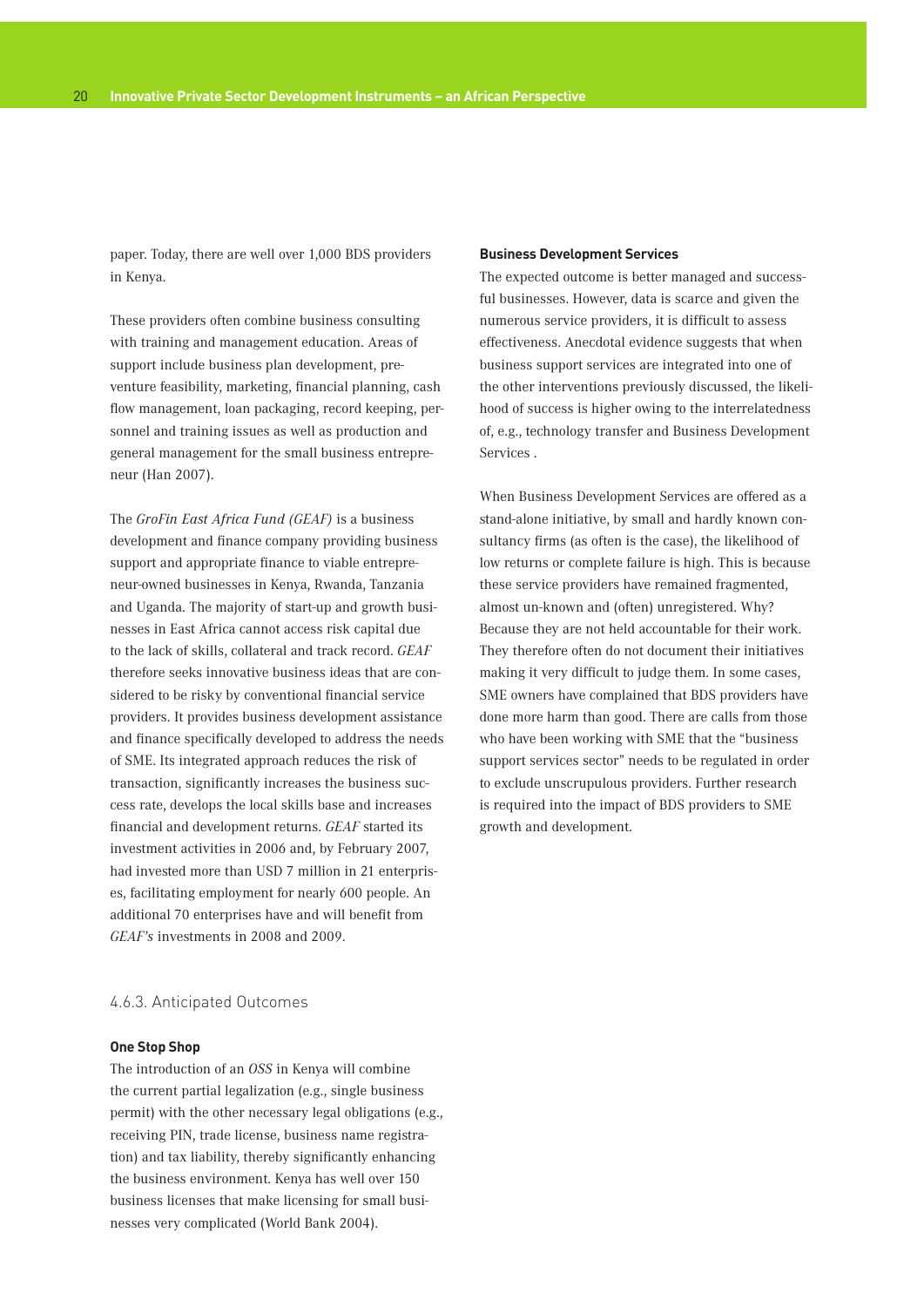## 5. Lessons Learnt: Key Success Factors for Investing in SME Innovations

The interrelationships between the various investment opportunities are evident. Business incubation, e.g., leads to technology transfer and commercialisation as well as to the formation of industry clusters. Indigenous knowledge may also be commercialised after a period of incubation. Funding SME also results in one or more of the other interventions – besides, the funded innovative idea could be based on indigenous knowledge and it could result in technology transfer and commercialization. Finally, SME support centres support all of these initiatives. Due to the interdependence of the mentioned initiatives the outcomes and lessons learned of this paper will be discussed in an integrated manner.

## **Focus on science and high-tech**

Since economic growth and job creation are mainly based on the formation of new firms, any initiative that focuses on the commercialization of scientific research results and on the high-tech start-up companies is appropriate to invest in as these lend themselves to new businesses and employment opportunities.

#### **Merit-based competition and post-incubation**

Where business incubators are supported, the incubator should maintain a thorough merit-based competition – from the selection of SME to the provision of financial assistance. This ensures that those SME with the greatest potential for success and impact are supported. In addition, it is important to have a postincubation programme, as SME settle comfortably in incubators and are reluctant to leave. The incubation duration should be long enough to allow for the business to be viable, and the post-incubation programme should allow for a smooth transition/graduation of the SME. Industrial parks may be a viable post-incubation programme option.

## **Decentralised and network-based clusters**

As the number of SME tends to be large in any country to provide effective direct support for SME innovation, a decentralized and network-based cluster formation is a feasible way to promote SME innovations. Geographical proximity of research, technological and academic institutions within clusters minimises barriers to

effective collaboration, creates synergies and, thus, enhances the efficient usage of scarce budgets.

Of note, some of the mentioned clusters have not had the desired outcome. This tends to happen when multiple actors do not share a common purpose, as was seen in the case of coffee in Kenya and leather in Nigeria. Cluster development needs to be viewed as a deliberate effort of individuals or institutions who champion its forthcoming, and who seek to bring together divergent views in ways that builds rather than undermines the cluster. As government interventions tend to undermine the effectiveness of clusters their role should be that of an enabler, not of a stakeholder. State corporations involved in the clusters ought to be privatized.

#### **Investment opportunities – success indicators**

The SME investment opportunities discussed in this paper fall under one or more of the following three categories: those that need a partner to conduct research to solve a problem that a SME has; those that have a viable business innovation and need resources to incubate and test it; and those that have developed technology and require resources to commercialise it.

Investments in any of these categories need significant amounts of resources. It is thus important to develop indicators for measuring success throughout the investment period – and success should be registered as early as possible. This motivates the financiers and allows new technologies to be made available to the market early, which enhances the competitiveness of SME.

### **Indigenous technology**

Indigenous technology is important to support and promote SME development as it is responsive to local economies and results in distinctive products and services. Initiatives to support indigenous technology should therefore aim to link SME with technology specialists in order to generate an enabling environment that develops technology capacity. This is likely to result in a great performance of the SME as it provides differentiated products, services and technical services in accordance with the resources available and the market needs in the context of that SME.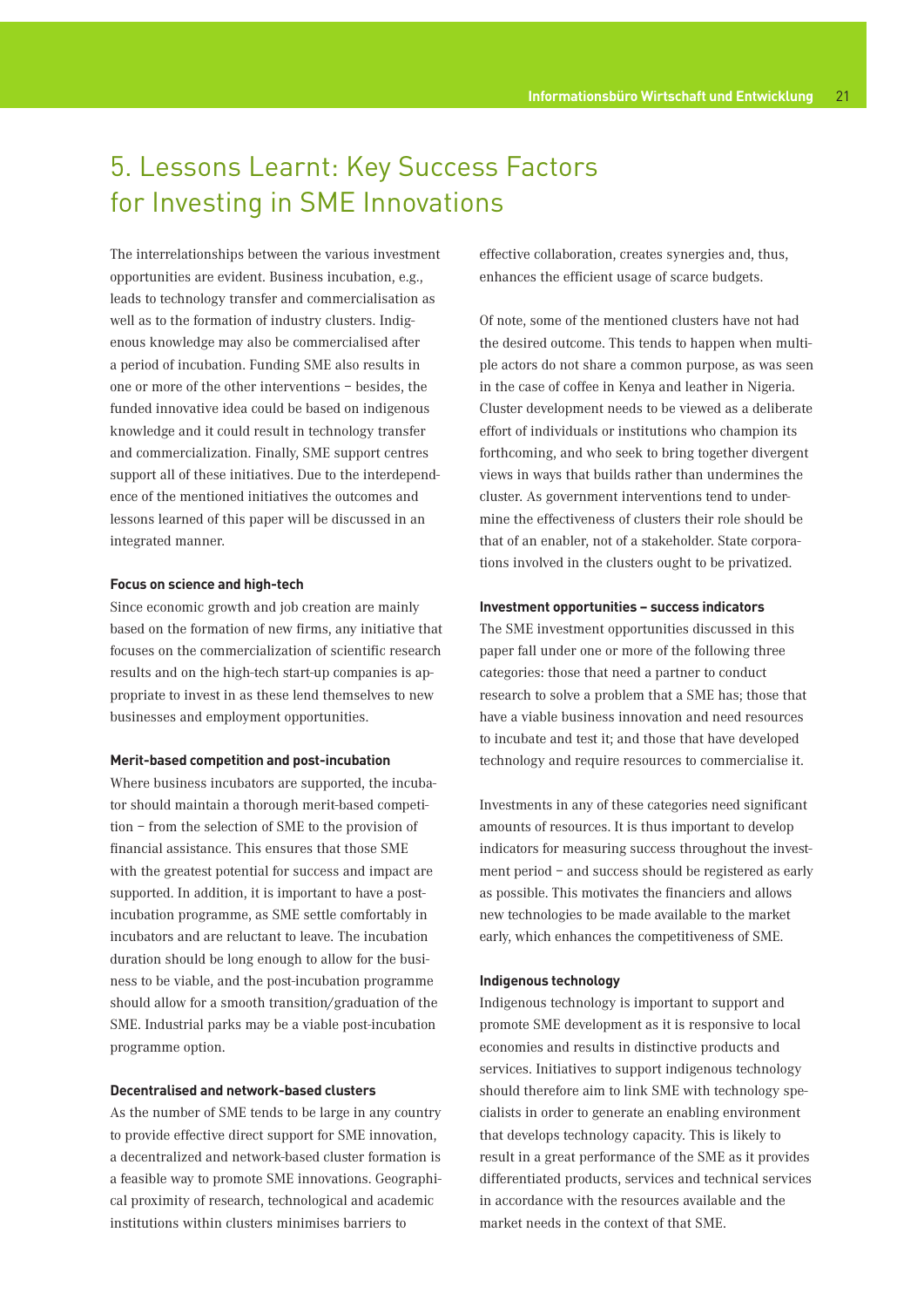### **One-Stop Shop support centres**

The One-Stop Stop SME support centres can provide comprehensive and systematic management consultation services. The use of an expert dispatch program, which provides long-term and continuous dispatch of experts in management, technology, finance and legal affairs, implies that SME can grasp practical and appropriate solutions which can easily lead to management restructuring in terms of efficiency gains and enhanced productivity.

### **Benefits of an integrated approach**

An integrated approach to serving SME – combining technical, managerial and financial support reduces the risk of transactions, significantly increases the business success rate, develops local skills bases and increases financial and development returns.

#### **Implementation challenges**

The ability to successfully implement these initiatives assumes that the challenges on macro, meso and on the micro level (previously discussed in this paper) are comprehensively addressed. On the macro level, issues such as having an enabling business environment free of punitive legal and regulatory requirements, complex tax regimes and high incidences of corruption as well as insecurity must be addressed. Apart from that, basic infrastructure has to be in place. On the meso level, the actors supporting SME development – donors, academic and research institutions, business development service providers, incubators, investment funds and financial institutions – must be credible, legitimate and accountable to the SME. On the micro level, the SME must be willing to embrace positive change brought about by technology transfer, better management practices and an improved business environment, so that they can reap the full benefits of their efforts.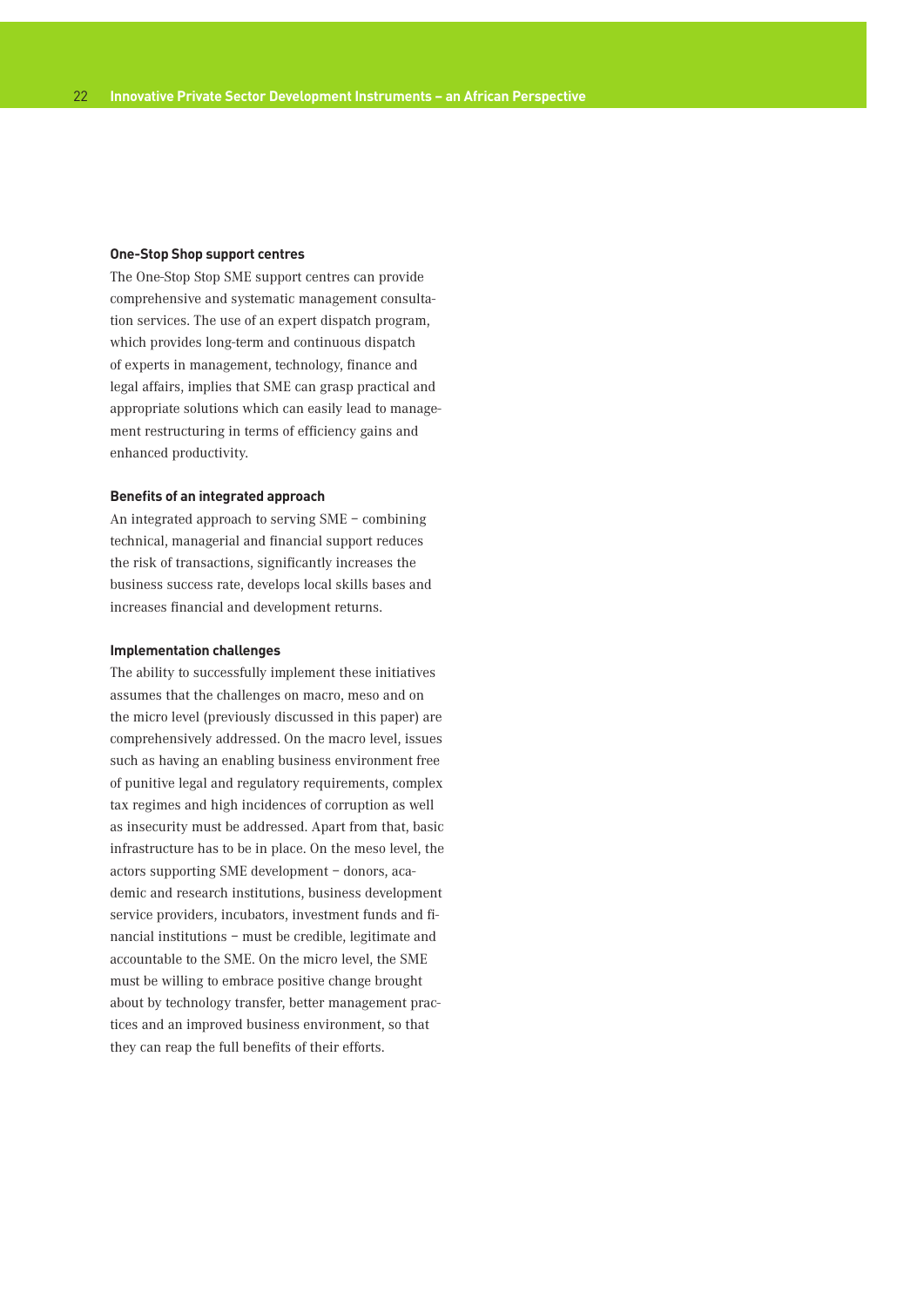## 6. Conclusion: Outcomes of Investing in SME Innovations

When the investments are carried out meticulously, benefits will be derived on the SME level, on the level of support services providers (researchers, universities, business development service providers and financiers) as well as on the national level.

On the SME-level the following benefits can be derived from such initiatives:

- Enterprises have access to consulting services in areas of manpower cultivation, financing, information provision and operational management. Although SME already had access to these kinds of services in the past, these on-the-spot investments can help SME drive their markets, as opposed to simply accessing what is provided.
- Product development processes can be geared up as testing services for new products would be available sparking a quick marketing of new products and services.
- Success within the framework of these initiatives would give SME the incentive to invest in their own development by, e.g., hiring the right people (as opposed to hiring whomever is available), training staff member and upgrading their technologies.

On the meso level, the following benefits can be derived from such initiatives:

- $\blacksquare$  The expenses and risks of establishing a start-up or developing innovative technologies and products can be reduced which increases the success rate of entrepreneurs and innovators.
- The support for the development of new technologies and new products is enhanced.
- The ability to commercialise high quality research, thus making service providers initiatives more relevant, is increased.
- Collaboration forms between industry, universities, research institutes and other services providers are initiated which supports the development of industry clusters (that would provide opportunities for new partnerships, collaborations and networks with synergistic benefits) and strong, coordinated and integrated institutions that support SME.
- The availability of information on markets, suppliers and partners is boosted. Within cluster settings

this increased amount of information (as well as its sharing among cluster actors) can be managed very well.

On the macro level, the following benefits can be derived from such initiatives:

- $\blacksquare$  Increased employment opportunities for the nation, both in quality (better jobs) and quantity (more jobs)
- **Promotion of the development of the national and** local economy.
- Inter-country collaborations in which ideas are conceptualised or adapted from other contexts and translated into new businesses, is strengthened.
- The testing of new policies and regulations to ensure their continued relevance and support of the SME sector is made possible.
- Economic development continues to provide resources for infrastructure development and upgrade.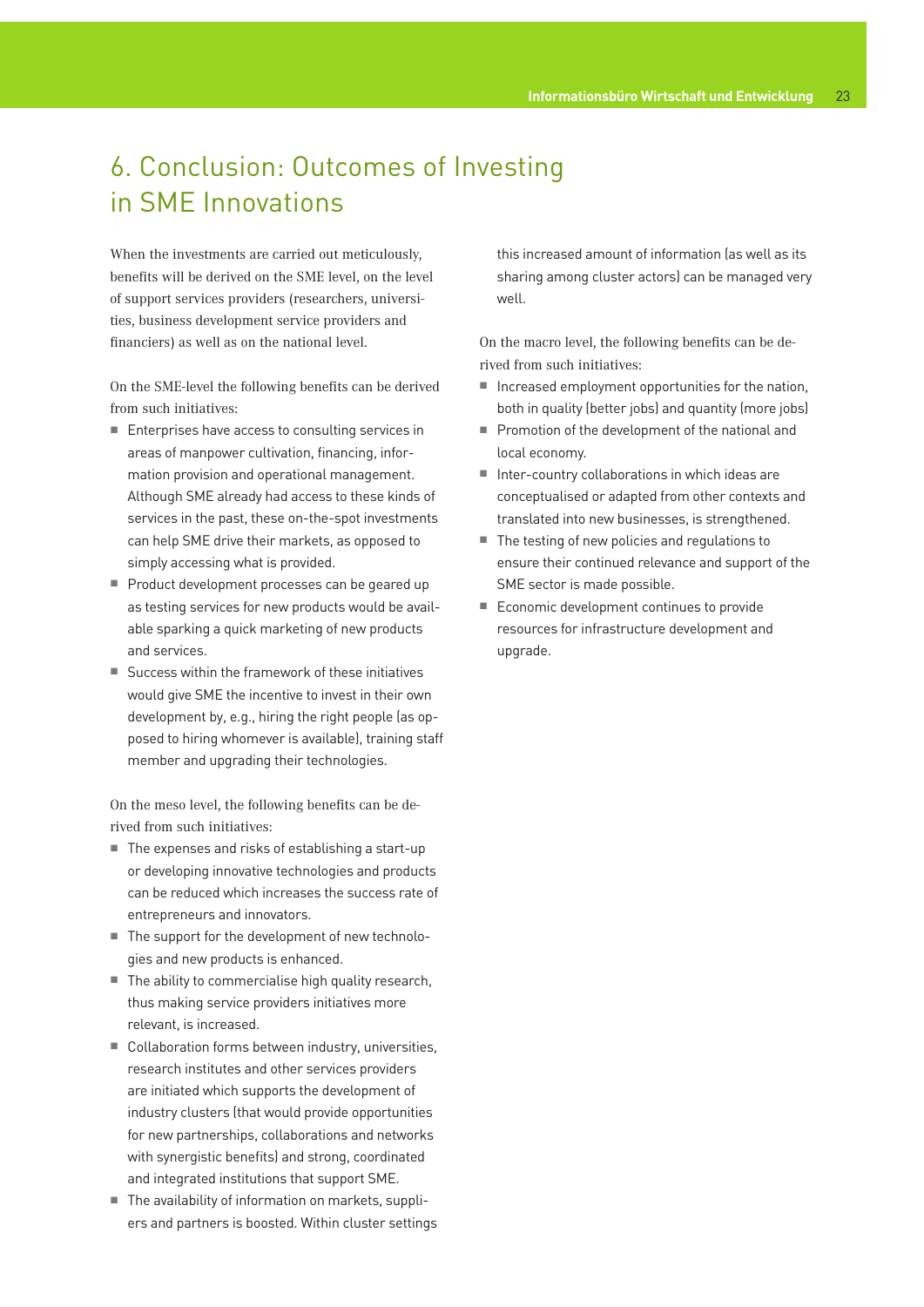## References

- Aikaeli, J. (2007) Improving Competitiveness for SMEs to Harness Available Trade and Investment Opportunities: The Case of Tanzania. Paper presented at the International Conference on SMEs and International Trade, Dar-es-Salaam, 27th – 28th September.
- Amakom, U. (2006) Export Constraints of the Kano Leather Industry: A Study of Industrial Clusters in Nigeria, Nnamdi Azikiwe University, Awka, Nigeria.
- APEC (2006) Best Practices of SME Innovation Policies in APEC, Asia-Pacific Economic Cooperation, 2006
- Bok, D. (2007) Clusters, Development of Human Capital for SME Innovation Policies: Turning Technologies into Business Value, APEC, Singapore, pp. 3-42.
- British Council (2008) Africa Knowledge Transfer Partnerships: Innovation through Collaboration. British Council, Nairobi.
- Condliffe, K., Kebuchi, W., Love, C. & Ruparell, R. (2008) Kenya Coffee: A Cluster Analysis, Microeconomics of Competitiveness, Harvard Business School, Boston.
- Crawford, M. (2003) New Product Management, McGraw-Hill, Boston, MA.
- Elumba, J.D.N. (2008) SMEs/SMIs centred industrialization for inclusive sustainable growth in Africa How can Japan help? Graduate Institute for Policy Studies (GRIPS) Development Forum.
- Enterprise Development Services (2008) Enterprise Development Services Digest, Vol. 5, p.12
- European Commission (2008) SMEs Keep Local Go International: Opportunities for Transnational Research, European Commission, Brussels.
- Gray, C. (2006) Absorptive capacity, knowledge management and innovation in entrepreneurial small firms, International Journal of Entrepreneurial Behaviour & Research, Vol. 12, no.6, pp.345-360.
- Han, K.S. (2007) Business Counselling, Development of Human Capital for SME Innovation Policies: Turning Technologies into Business Value, APEC, Singapore, pp.339-397.
- Intarakumnerd, P. (2005) Government Mediation and Transformation of Thailand's National Innovation System, Science, Technology and Society, Vol. 10, no.1, pp.87-104.
- IFC (2007) SME Debt Financing in Emerging Markets, Geneva, International Finance Corporation.
- Lin, C.Y. & Chen, M.Y. (2007) Does Innovation Lead to Performance? An Empirical Study of SMEs in Taiwan, Management Research News, Vol. 30, no. 2, pp.115-132.
- Mambula, C.J. & Sawyer, F.E. (2004) Acts of Entrepreneurial Creativity for Business Growth and Survival in a Constrained Economy: The case of a small manufacturing firm, International Journal of Social Economics, Vol. 31, no.1/2, pp.30-55.
- Micro, Small and Medium Enterprises (MSME) Competitiveness Project (2008) MSME Perspectives, December, Issue 2.
- Ministry of Planning and National Development, Kenya (2007) Kenya Vision 2030: A Competitive and Prosperous Kenya, Nairobi, Government Printer.
- Nauwelaers (2003) Innovative Hot Spots in Europe: Policies to promote trans-border clusters of creative activity, Background paper on Methods for Cluster Analysis, European Commission, Brussels.
- Olomi, D. (2006) Policy Dialogue Seminar Paper on Opportunities and Challenges for Rural SMEs Development in Tanzania, Economic and Social Research Foundation (ESRF) Forum, Dar-es-Salaam.
- OSCE (2006) Small and Medium Sized Enterprises: Development and Promotion, Best-Practice Guide for a Positive Business & Investment Climate. Vienna, Organization for Security and Cooperation in Europe, Chapter 7, pp.114-132.
- Pelham, A.M. (2000) Market orientation and other potential influences on performance in SME manufacturing firms, Journal of Small Business Management, Vol.38, no.1, pp.48-67.
- Porter, M. (1998) Clusters and the New Economics of Competition, Harvard Business Review, Nov-Dec, pp.77-90.
- Sheu, R. (2007a) Technology Collaboration, Development of Human Capital for SME Innovation Policies: Turning Technologies into Business Value, APEC, Singapore, pp.43-85.
- Sheu, R. (2007b) Business Incubation, Development of Human Capital for SME Innovation Policies: Turning Technologies into Business Value, APEC, Singapore, pp.86-137.
- Shiu, E. & Walker, D. (2007) New Product Market Visioning in Small Enterprises, Journal of Small Business and Enterprise Development, Vol. 14, no. 1, pp 81-92.
- SME Today (2008a) ICT Enabled SMEs and Business Incubation, Small Medium Enterprises Today: Scaling the Heights of Entrepreneurship, September, no. 19, pp.40, 42.
- SME Today (2008b) Tapping into the Innovation Bug, Small Medium Enterprises Today: Scaling the Heights of Entrepreneurship, Oct, no. 20, pp.14-15
- Tambunan, T. (2007) Entrepreneurship Development: SMEs in Indonesia, Journal of Developmental Entrepreneurship, Vol. 12, no.1, pp.95-118.
- United Nations Conference on Trade and Development (UNCTAD), 2002, Proceedings of the Symposium on Modalities for Financing SMEs in Uganda, United Nations, Geneva.
- World Bank (2004) Project Appraisal Document for A Micro, Small and Medium Enterprise Competitiveness Project for Kenya, Washington, World Bank.
- Wynarczyk, P. (1997) The economic success of UK innovative small firms. Paper presented at the 42nd World Conference on International Council for Small Business, San Francisco, CA.